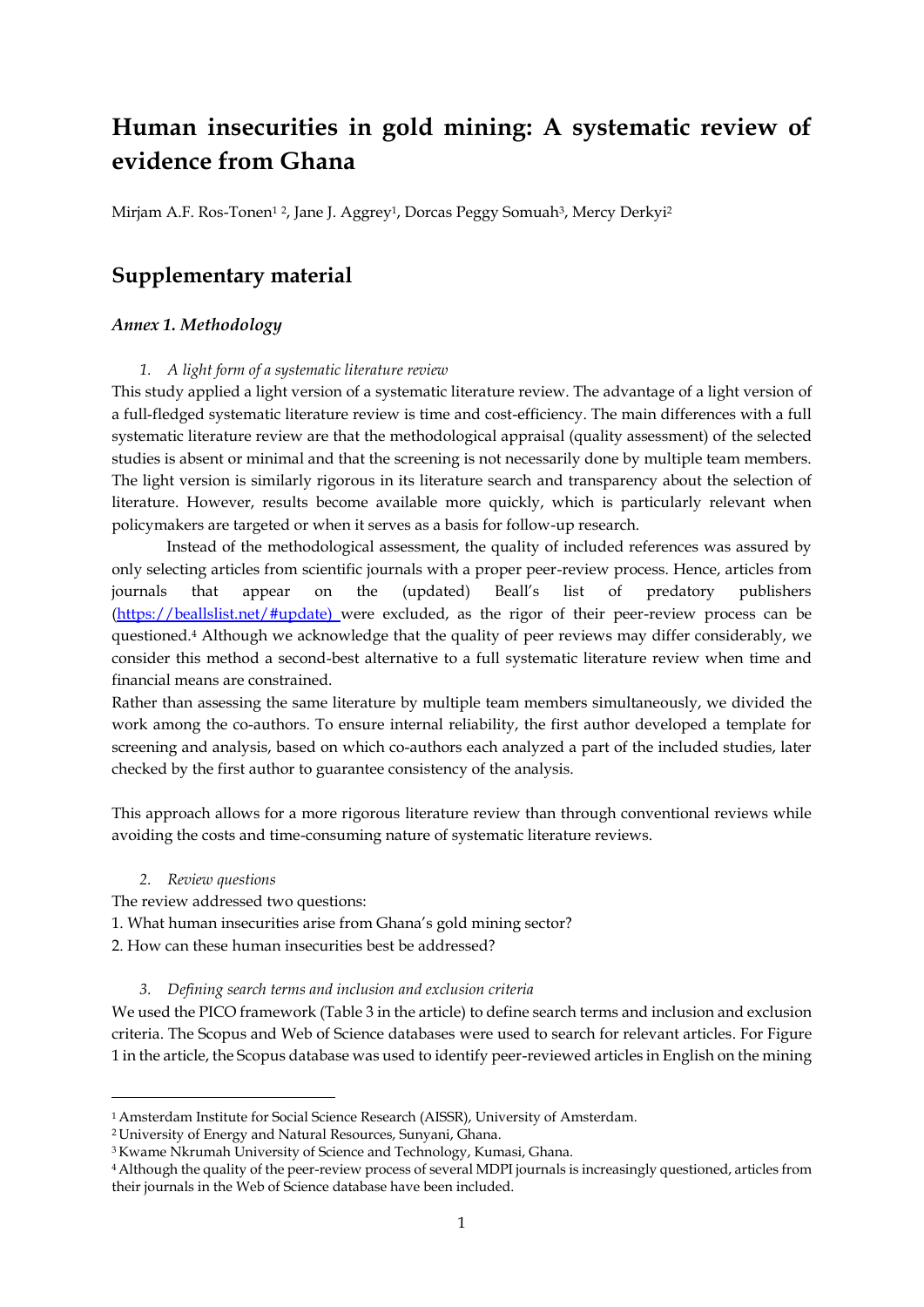sector in Ghana published from 1970 until 2020, using the keywords [mining AND Ghana].<sup>5</sup> This initial search yielded n=673 publications (Figure 1). To ensure the topicality and relevance of the findings, we restricted our review to studies published in the past decade (2011-2020) and English only.



*Figure S1.* PRISMA flow diagram for the inventory of human insecurities resulting from mining (figure based on Moher et al. (2009).

We further narrowed the search to gold mining as this is the most important land-based mining subsector in Ghana, and studies that focus on impacts. This resulted in the search string [mining AND Ghana AND gold AND (effect\* OR risk\* OR implication\* OR impact\* OR assess\*)] based on titles, abstracts, and keywords (see Table 3 in the paper). This string generated 165 results in the Scopus database and 184 results in the Web of Science database, resulting in 217 publications for screening after removing duplicates (Figure S1).

<sup>&</sup>lt;sup>5</sup> TITLE-ABS-KEY (mining AND Ghana) AND (LIMIT-TO( DOCTYPE, "ar")) AND (LIMIT-TO( LANGUAGE, "English")).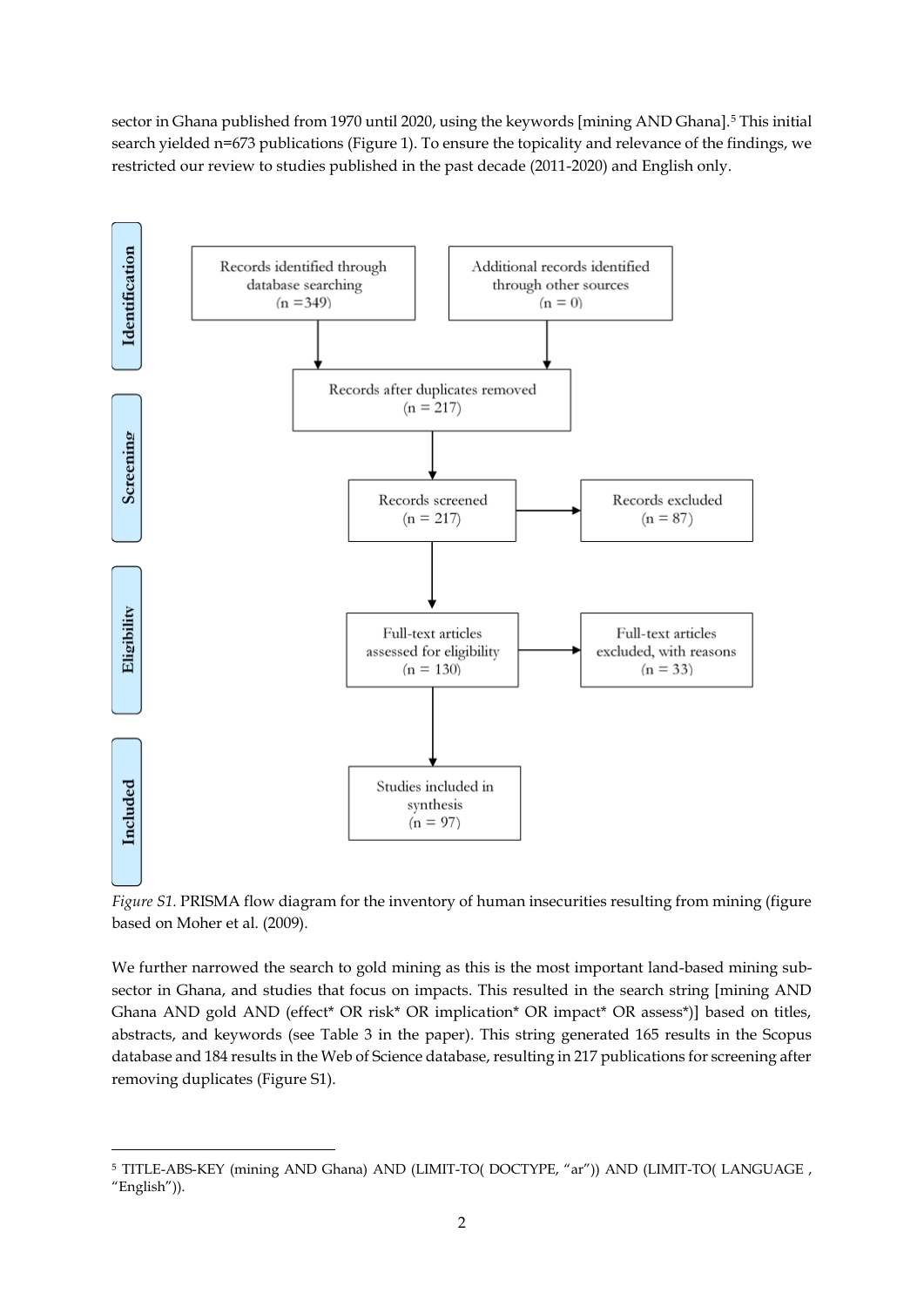Title, keywords, and abstracts of these articles were further screened for the following exclusion criteria: not about Ghana (-17); not about gold mining (-4), not about mining impacts<sup>6</sup> or present impacts (-51), not based on primary data (-7), not peer-reviewed (-2) and not available online (-1). Three studies were excluded because they were on urbanization impacts, with no link to human (in)security. Screening of whether journals occurred on Beall's list of predatory publishers resulted in the further exclusion of two titles, leaving 130 titles for full-text screening. Based on full-text eligibility assessment, n=33 studies were excluded because they concerned baseline studies before the mining activity (-10); were not about (contemporary) mining impacts or unrelated to human security dimensions (-8); not based on primary data<sup>7</sup> (-7), not about Ghana (-1), or because the effects reported were hypothetical or could not with certainty be attributed to mining (-7). The identification, screening, and eligibility assessment resulted in a database of 97 articles (Figure S1), referring to 80 cases<sup>8</sup>, for further analysis of human insecurities reported in Section 5 of the article. All records were screened for policy and governance recommendations. The results of this analysis are used in Section 6. No grey literature was reviewed as the focus of this review is on peer-reviewed articles in scientific journals.

<sup>6</sup> We excluded studies on impacts of corporate social responsibility programs.

<sup>7</sup> Studies based on expert interviews unrelated to a particular mining site and literature review were excluded; studies based on respondent interviews on a particular mining site were included.

<sup>8</sup> Although all included papers were reviewed, those by the same author carried out in the same area were considered as a single case to avoid double counting of effects.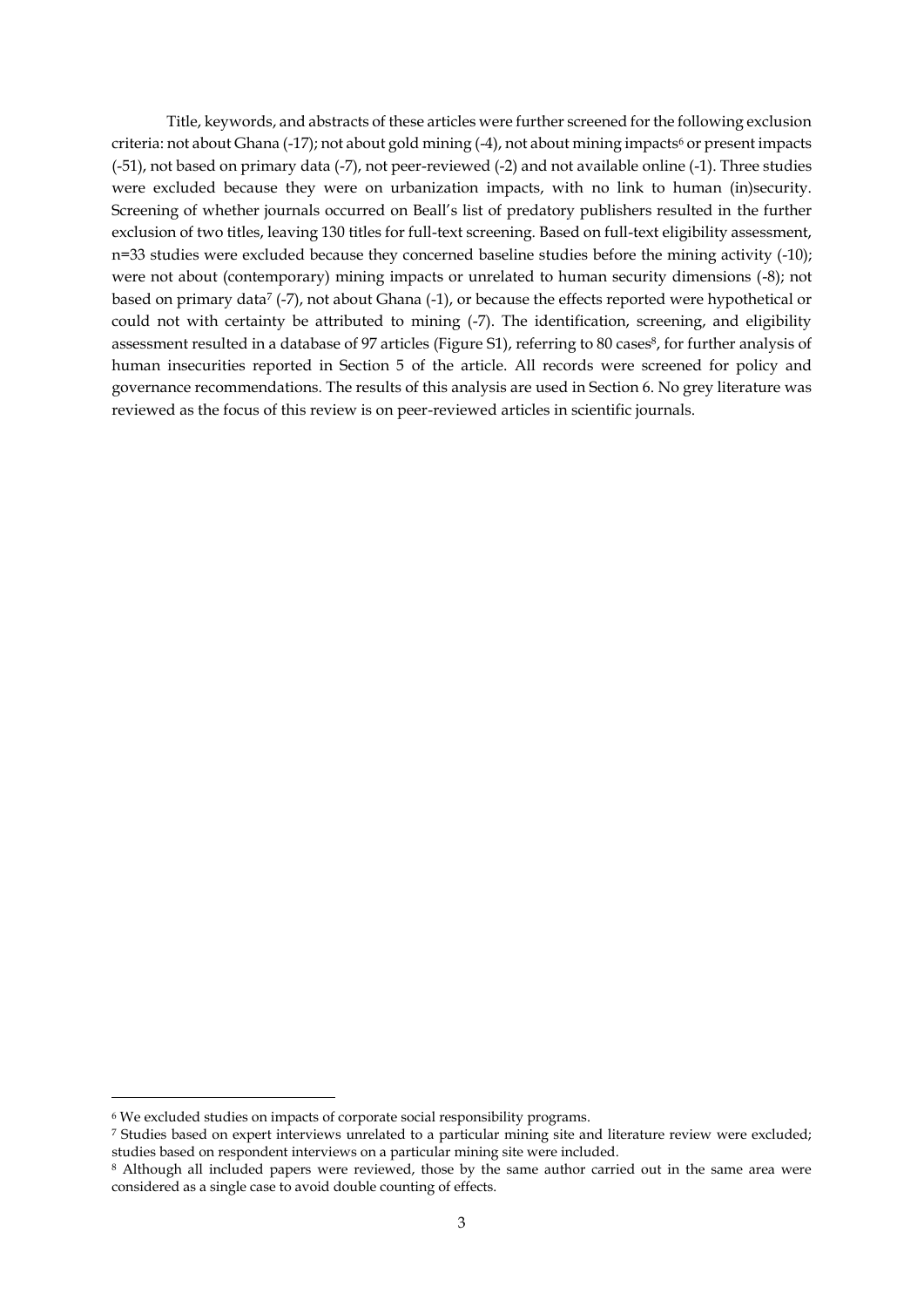|                                                     | <b>LSM</b>                                                                                                                                                                                                                                                | ASM                                                                                                                                                                                                                                                                                                                                                                                                                                                                                                                                                                                                                                                                                           | Both                                                                                                                                                           | <b>TOTAL</b>                         |
|-----------------------------------------------------|-----------------------------------------------------------------------------------------------------------------------------------------------------------------------------------------------------------------------------------------------------------|-----------------------------------------------------------------------------------------------------------------------------------------------------------------------------------------------------------------------------------------------------------------------------------------------------------------------------------------------------------------------------------------------------------------------------------------------------------------------------------------------------------------------------------------------------------------------------------------------------------------------------------------------------------------------------------------------|----------------------------------------------------------------------------------------------------------------------------------------------------------------|--------------------------------------|
| Deforestation/<br>Ecosystem and<br>land degradation | (Kyerematen et al.,<br>2020; Schueler et al.,<br>$2011)$ (2)                                                                                                                                                                                              | (Asamoah et al., 2017;<br>Snapir et al., 2017) (2)                                                                                                                                                                                                                                                                                                                                                                                                                                                                                                                                                                                                                                            | (Awotwi et al., 2018;<br>Obodai et al., 2019;<br>Okyere and Nortey,<br>2018(3)                                                                                 | $7(10.0\%)$                          |
| Hydrology<br>changes                                |                                                                                                                                                                                                                                                           | (Awotwi et al., 2017;<br>Botchwey et al., 2019)<br>(2)                                                                                                                                                                                                                                                                                                                                                                                                                                                                                                                                                                                                                                        |                                                                                                                                                                | $2(2.9\%)$                           |
| Heavy metal<br>pollution<br>Mercury<br>pollution    | (Aragón and Rud,<br>2016; Ayaaba et al.,<br>2017; Bempah et al.,<br>2016; Bempah and<br>Ewusi, 2016; Bortey-<br>Sam et al., 2015a; Foli<br>and Nude, 2012;<br>Hadzi et al., 2018,<br>2019; A. K. Mensah et<br>al., 2020; Tulasi et al.,<br>$2013)$ $(10)$ | (Adu-Poku et al.,<br>2019; Akoto et al.,<br>2018; Amoakwah et<br>al., 2020; Ansa-Asare<br>et al., 2015; Attiogbe<br>et al., 2020; Baah-<br>Ennumh and Forson,<br>2017; Basu et al.,<br>2011; Dorleku et al.,<br>2018; Gbogbo et al.,<br>2018; Klubi et al.,<br>2018; Kortei et al.,<br>2020; Long et al.,<br>2013; Obiri et al.,<br>2016a, 2016b) (14)<br>(Affum et al., 2016;<br>Afrifa et al., 2018,<br>2017; Armah et al.,<br>2016a; Clifford, 2017;<br>Ferring and<br>Hausermann, 2019;<br>Gyamfi et al., 2021,<br>2020; Hirons, 2014;<br>Kwaansa-Ansah et<br>al., 2019; Mensah et<br>al., 2016; Ofosu-<br>Mensah, 2017; Rajaee<br>et al., 2015a, 2015b;<br>Sherman et al., 2015)<br>(15) | (Akabzaa and<br>Yidana, 2012; Akoto<br>et al., 2018; Armah et<br>al., 2012, 2013; Armah<br>and Gyeabour, 2013;<br>Darko et al., 2020;<br>Tay et al., 2019) (7) | 31<br>$(44.3\%)$<br>15<br>$(21.4\%)$ |
| Radioactivity                                       | (Faanu et al., 2014;<br>Gbadago et al., 2011a,<br>$2011b)$ (3)                                                                                                                                                                                            | (Doyi et al., 2013;<br>Klubi et al., 2020,<br>$2017)$ (3)                                                                                                                                                                                                                                                                                                                                                                                                                                                                                                                                                                                                                                     |                                                                                                                                                                | $6(8.6\%)$                           |
| GHG emission                                        |                                                                                                                                                                                                                                                           |                                                                                                                                                                                                                                                                                                                                                                                                                                                                                                                                                                                                                                                                                               | (Amoako et al., 2018)<br>(1)                                                                                                                                   | $1(1.4\%)$                           |
| Oil and grease<br>contamination<br>Various          | (Antwi et al., 2017;<br>Wan, 2014) (2)                                                                                                                                                                                                                    | (Mantey et al., 2020)<br>(1)<br>(Antwi-Boateng and<br>Akudugu, 2020;<br>Eduful et al., 2020;<br>Hausermann et al.,<br>2018; Nyame and<br>Grant, 2014) (4)                                                                                                                                                                                                                                                                                                                                                                                                                                                                                                                                     | (Kumah and Adum<br>Nyarko, 2018) (1)                                                                                                                           | $1(1.4\%)$<br>$7(10.0\%)$            |
| TOTAL                                               | 17                                                                                                                                                                                                                                                        | 41                                                                                                                                                                                                                                                                                                                                                                                                                                                                                                                                                                                                                                                                                            | 12                                                                                                                                                             | 70 (100%)                            |

*Annex 2. Environmental issues addressed in the reviewed articles (n=70)*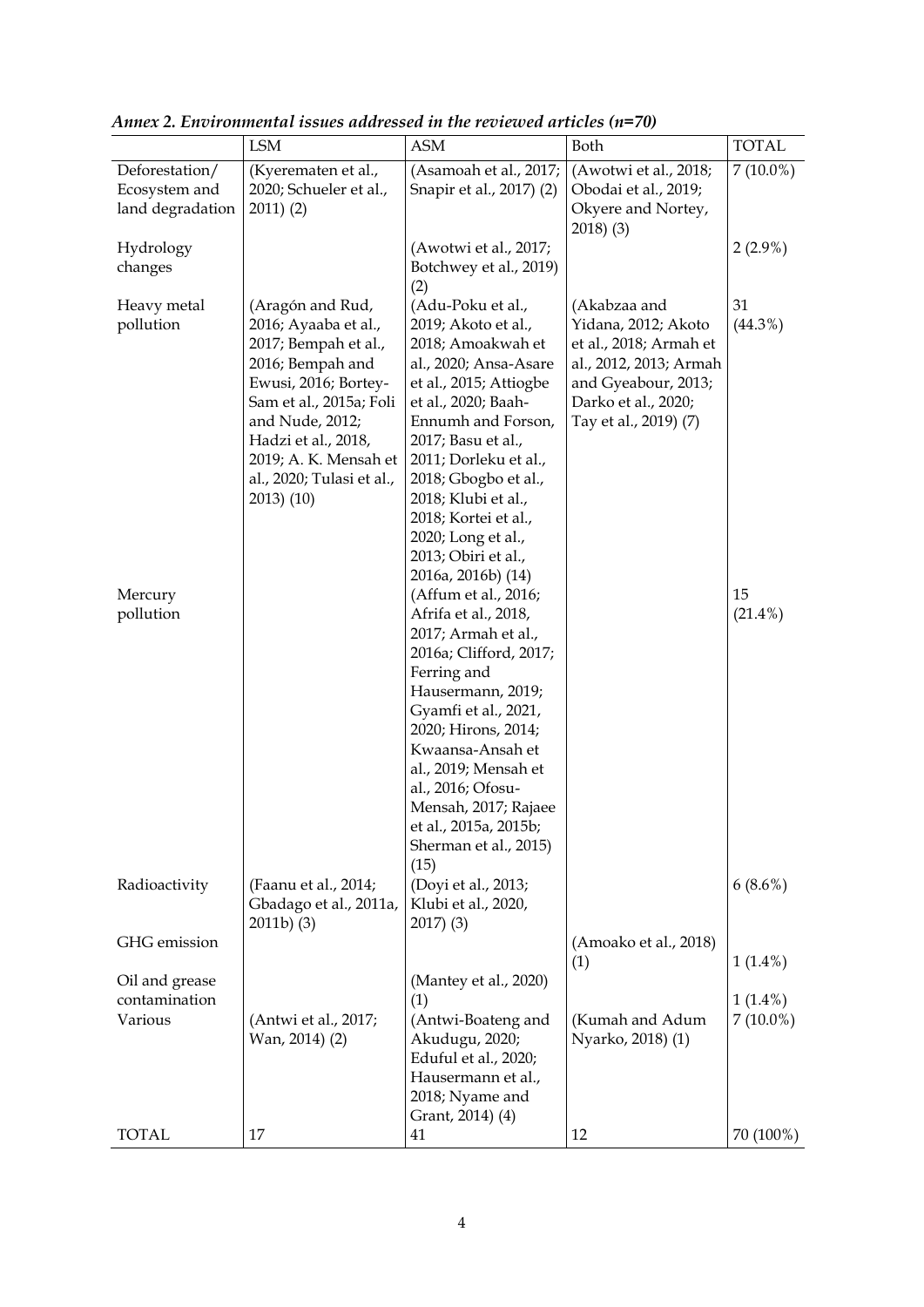| Health issue                             | n              | $\frac{0}{0}$ | References                                                                                                            |
|------------------------------------------|----------------|---------------|-----------------------------------------------------------------------------------------------------------------------|
| Effects of heavy<br>metals               | 26             | 43.3          | (Adu-Poku et al., 2019; Ahiamadjie et al., 2011; Akabzaa<br>and Yidana, 2012; Akoto et al., 2018; Amoakwah et al.,    |
|                                          |                |               |                                                                                                                       |
|                                          |                |               | 2020; Ansa-Asare et al., 2015; Armah et al., 2012; Armah<br>and Gyeabour, 2013; Armah et al., 2013b; Attiogbe et al., |
|                                          |                |               | 2020; Baah-Ennumh and Forson, 2017; Basu et al., 2011;                                                                |
|                                          |                |               | Bempah et al., 2016; Bempah and Ewusi, 2016; Bortey-                                                                  |
|                                          |                |               | Sam et al., 2015a, 2015b; Darko et al., 2020; Dorleku et                                                              |
|                                          |                |               | al., 2018; Gbogbo et al., 2018; Hadzi et al., 2019, 2018;                                                             |
|                                          |                |               | Kortei et al., 2020; A. K. Mensah et al., 2020; Armah et                                                              |
|                                          |                |               | al., 2016a, 2016b; Tay et al., 2019)                                                                                  |
| Effects of mercury                       | 14             | 23.3          | (Affum et al., 2016; Afrifa et al., 2018, 2017; Armah et al.,                                                         |
|                                          |                |               | 2016a; Clifford, 2017; Gyamfi et al., 2021, 2020; Hirons,                                                             |
|                                          |                |               | 2014; Kumah and Adum Nyarko, 2018; Kwaansa-Ansah                                                                      |
|                                          |                |               | et al., 2019; Mensah et al., 2016; Rajaee et al., 2015a,                                                              |
|                                          |                |               | 2015b; Sherman et al., 2015)                                                                                          |
| Effects of<br>radionuclides <sup>a</sup> | 4              | 6.7           | (Doyi et al., 2013; Faanu et al., 2014; Klubi et al., 2020,<br>2017)                                                  |
| Effects of                               | 3              | 5.0           | (Hausermann et al., 2018; Kumah and Adum Nyarko,                                                                      |
| abandoned mining                         |                |               | 2018; Wan, 2014)                                                                                                      |
| pits                                     |                |               |                                                                                                                       |
| Effects of dust                          | $\overline{2}$ | 3.3           | (Ayaaba et al., 2017; M. K. Mensah et al., 2020)                                                                      |
| Injuries                                 | $\overline{4}$ | 6.7           | (Calys-Tagoe et al., 2017, 2015; Nakua et al., 2019a,                                                                 |
|                                          |                |               | 2019b)                                                                                                                |
| Cholera                                  | 1              | 1.7           | (Opare et al., 2012)                                                                                                  |
| Combination                              | 6              | 10.0          | (Amponsah-Tawiah et al., 2014; Antabe et al., 2017;                                                                   |
|                                          |                |               | Antwi-Boateng and Akudugu, 2020; Ferring and                                                                          |
|                                          |                |               | Hausermann, 2019; Jonah and Abebe, 2019; Ofosu-                                                                       |
|                                          |                |               | Mensah, 2017)                                                                                                         |
| TOTAL                                    | 60             | 100.0         |                                                                                                                       |

*Annex 3. Health issues addressed in the reviewed articles (n=60)*

a Naturally occurring radioactive material.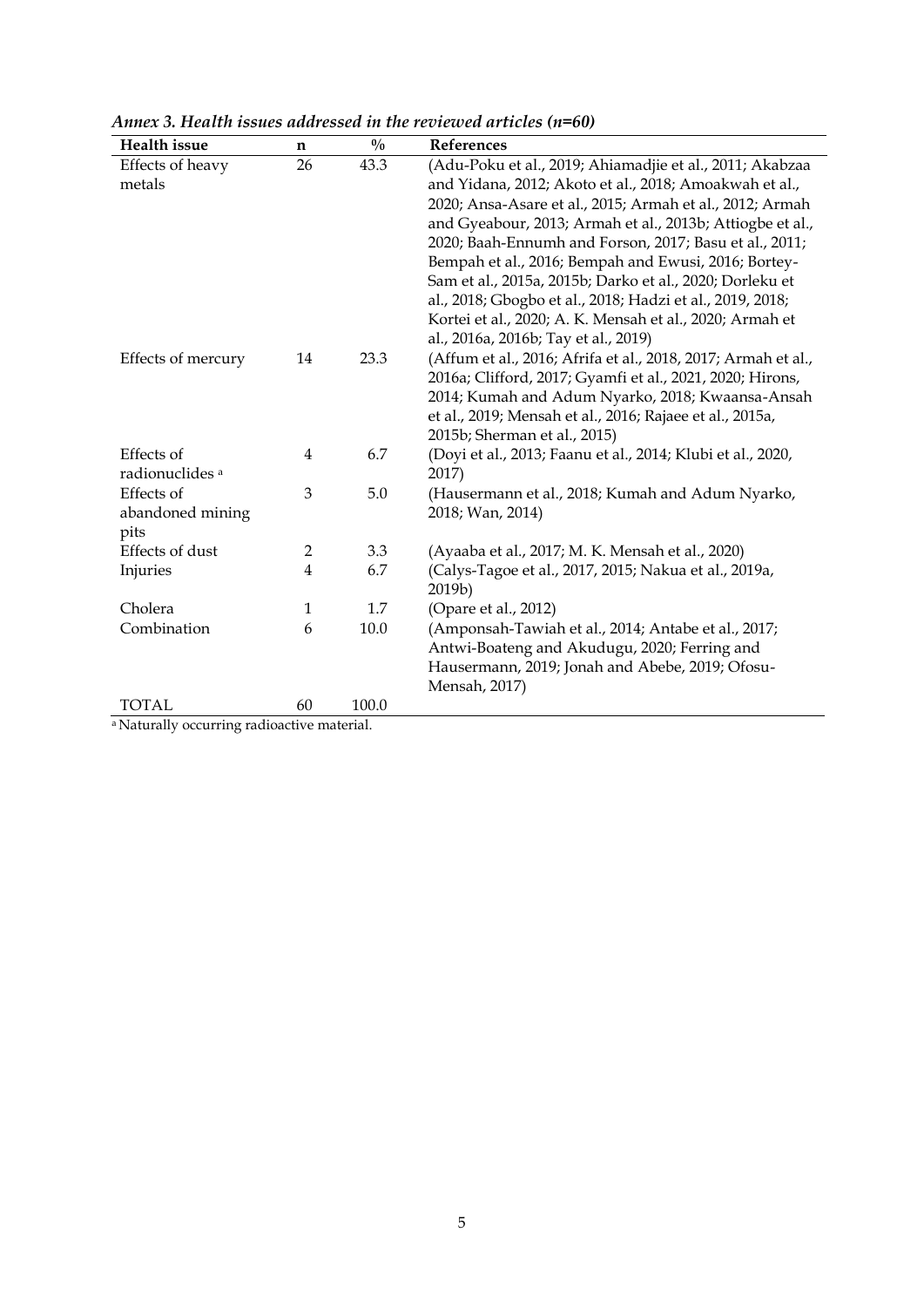| Cause                   | <b>Potential health risks</b>                                        | Actual occurrence reported in                                                                                  |     | References and their focus                        |                         |  |
|-------------------------|----------------------------------------------------------------------|----------------------------------------------------------------------------------------------------------------|-----|---------------------------------------------------|-------------------------|--|
|                         |                                                                      | the reviewed studies                                                                                           | LSM | <b>ASM</b>                                        | <b>Both</b>             |  |
| Effects of heavy metals |                                                                      |                                                                                                                |     |                                                   |                         |  |
| Arsenic (As)            | • Cancers of the skin, liver,<br>lung, bladder, and blood            | • Carcinogenic disorders, with<br>elevated cases of skin, lung,<br>liver, blood, and breast<br>cancer reported |     | (Attiogbe et al.,<br>2020)                        | (Armah et al.,<br>2012) |  |
|                         | • Upper respiratory infection                                        | • Bronchiolitis, bronchitis,<br>croup, pneumonia, and other<br>respiratory infections                          |     |                                                   | (Armah et al.,<br>2012) |  |
|                         | • Damage to the nervous<br>system & cerebral neuropathy              | • Neurological problems                                                                                        |     | (Basu et al., 2011)                               | (Armah et al.,<br>2012) |  |
|                         | • Skin pigmentation                                                  | • Hyperkeratosis (excessive<br>callus formation) and skin<br>pigmentation                                      |     |                                                   |                         |  |
|                         | • Gastrointestinal diseases;<br>nausea, vomiting, diarrhea           | • Diarrhea                                                                                                     |     | (Attiogbe et al.,<br>2020)                        | (Armah et al.,<br>2012) |  |
|                         | • Diabetes mellitus<br>(Armah et al., 2012)                          | • Diabetes mellitus                                                                                            |     |                                                   |                         |  |
| Cadmium (Cd)            | • Respiratory tract infection,<br>lung toxicity, bronchitis;         |                                                                                                                |     |                                                   |                         |  |
|                         | • Kidney damage                                                      | • Kidney infection                                                                                             |     | (Attiogbe et al.,<br>2020                         |                         |  |
|                         | • Gastrointestinal irritation,<br>nausea, vomiting, diarrhea;        | $\bullet$ Diarrhea                                                                                             |     | (Attiogbe et al.,<br>2020)                        |                         |  |
|                         | • Pain, metallic taste in the<br>mouth;                              |                                                                                                                |     |                                                   |                         |  |
|                         | • Reproductive and<br>developmental toxicity<br>(Armah et al., 2012) |                                                                                                                |     |                                                   |                         |  |
| Mercury (Hg)            | • Kidney damage                                                      | • Kidney infections                                                                                            |     | (Afrifa et al., 2017;<br>Attiogbe et al.,<br>2020 |                         |  |

## *Annex 4. Health insecurities reported in the reviewed literature*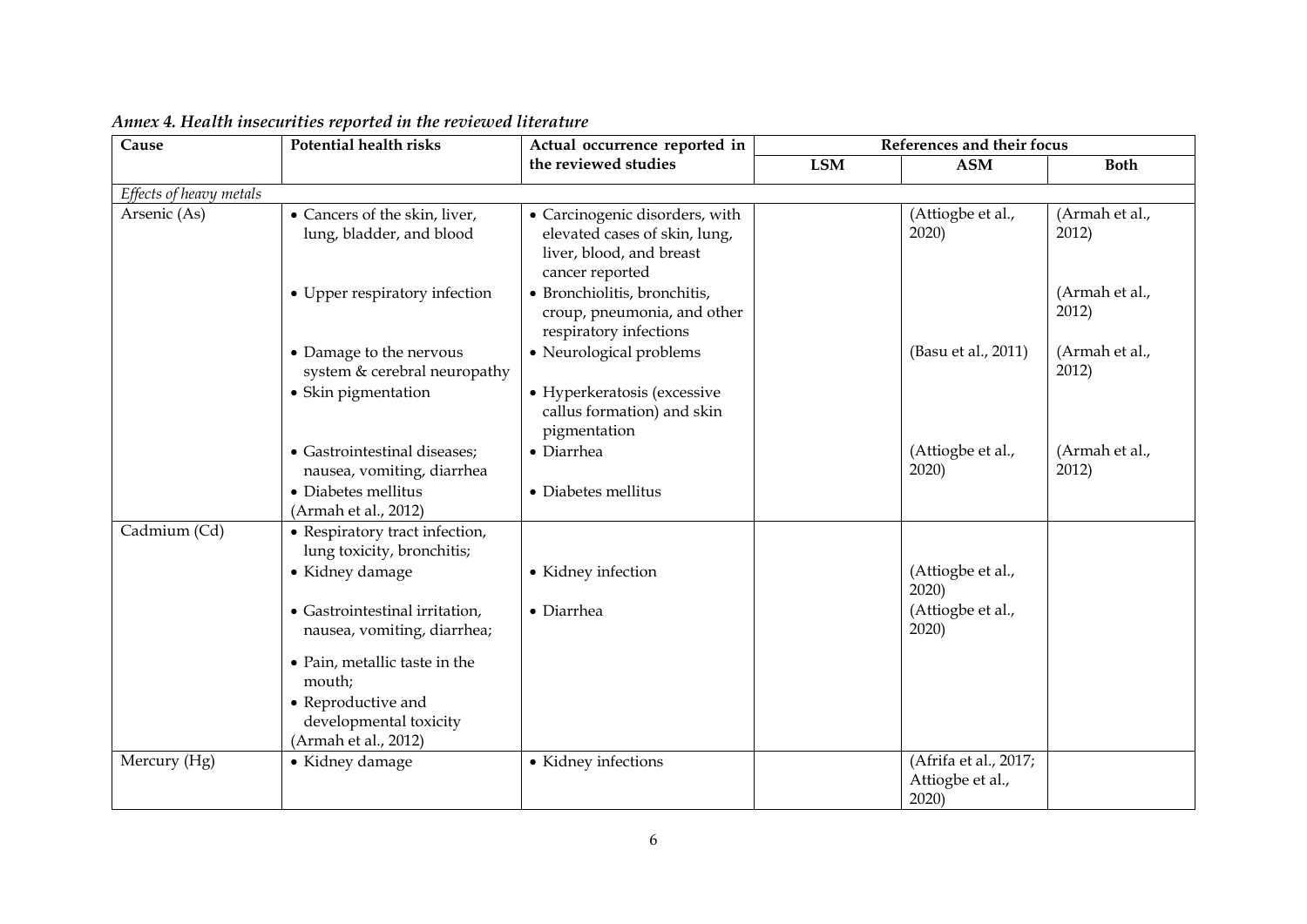| Cause | <b>Potential health risks</b>                                                                                                      | Actual occurrence reported in                                                                                       |     | References and their focus                                                                                                           |                                                                  |  |
|-------|------------------------------------------------------------------------------------------------------------------------------------|---------------------------------------------------------------------------------------------------------------------|-----|--------------------------------------------------------------------------------------------------------------------------------------|------------------------------------------------------------------|--|
|       |                                                                                                                                    | the reviewed studies                                                                                                | LSM | <b>ASM</b>                                                                                                                           | <b>Both</b>                                                      |  |
|       | $\bullet$ Low IQ                                                                                                                   | • Not reported                                                                                                      |     |                                                                                                                                      |                                                                  |  |
|       | • Impaired vision/hearing                                                                                                          | • Itchy/red eyes<br>• Visual problems                                                                               |     | (Afrifa et al., 2017;<br>Basu et al., 2011;<br>Mensah et al.,<br>2016)                                                               |                                                                  |  |
|       | • Irritation                                                                                                                       | • Skin rashes, itchy skin                                                                                           |     | (Attiogbe et al.,<br>2020; Mensah et<br>al., 2016)                                                                                   | (Akabzaa and<br>Yidana, 2012;<br>Kumah and Adum<br>Nyarko, 2018) |  |
|       | · Nausea, vomiting, pain,<br>mouth ulcers, ulceration,<br>bleeding gums & loose teeth,<br>abdominal pains, diarrhea                | • Diarrhea                                                                                                          |     | (Attiogbe et al.,<br>2020; Baah-<br>Ennumh and<br>Forson, 2017)                                                                      |                                                                  |  |
|       | • Toxicity to the brain and<br>nervous system, ataxia,<br>tremor, numbness, headaches,<br>sleep disturbances, fatigue/<br>weakness | · Persistent headache;<br>numbness; sleep<br>disturbances; fatigue                                                  |     | (Afrifa et al., 2017;<br>Attiogbe et al.,<br>2020)                                                                                   | (Kumah and<br>Adum Nyarko,<br>2018)                              |  |
|       | • Cardiovascular effects;<br>hypertension                                                                                          | • Hypertension and elevated<br>heart rate were reported but<br>not confirmed in another<br>study                    |     | (Afrifa et al., 2018;<br>Attiogbe et al.,<br>2020; Mensah et<br>al., 2016; no<br>significant<br>findings in Rajaee<br>et al., 2015b) | (Kumah and<br>Adum Nyarko,<br>2018)                              |  |
|       | • Organ dysfunction                                                                                                                | • Thyroid effects not<br>confirmed                                                                                  |     | (Afrifa et al., 2017)                                                                                                                |                                                                  |  |
|       | • Respiratory diseases                                                                                                             | • Higher incidence of<br>respiratory diseases in<br>children<br>• No link was found between<br>mercury exposure and |     | (Ofosu-Mensah,<br>2017)<br>(Rajaee et al., 2017)                                                                                     |                                                                  |  |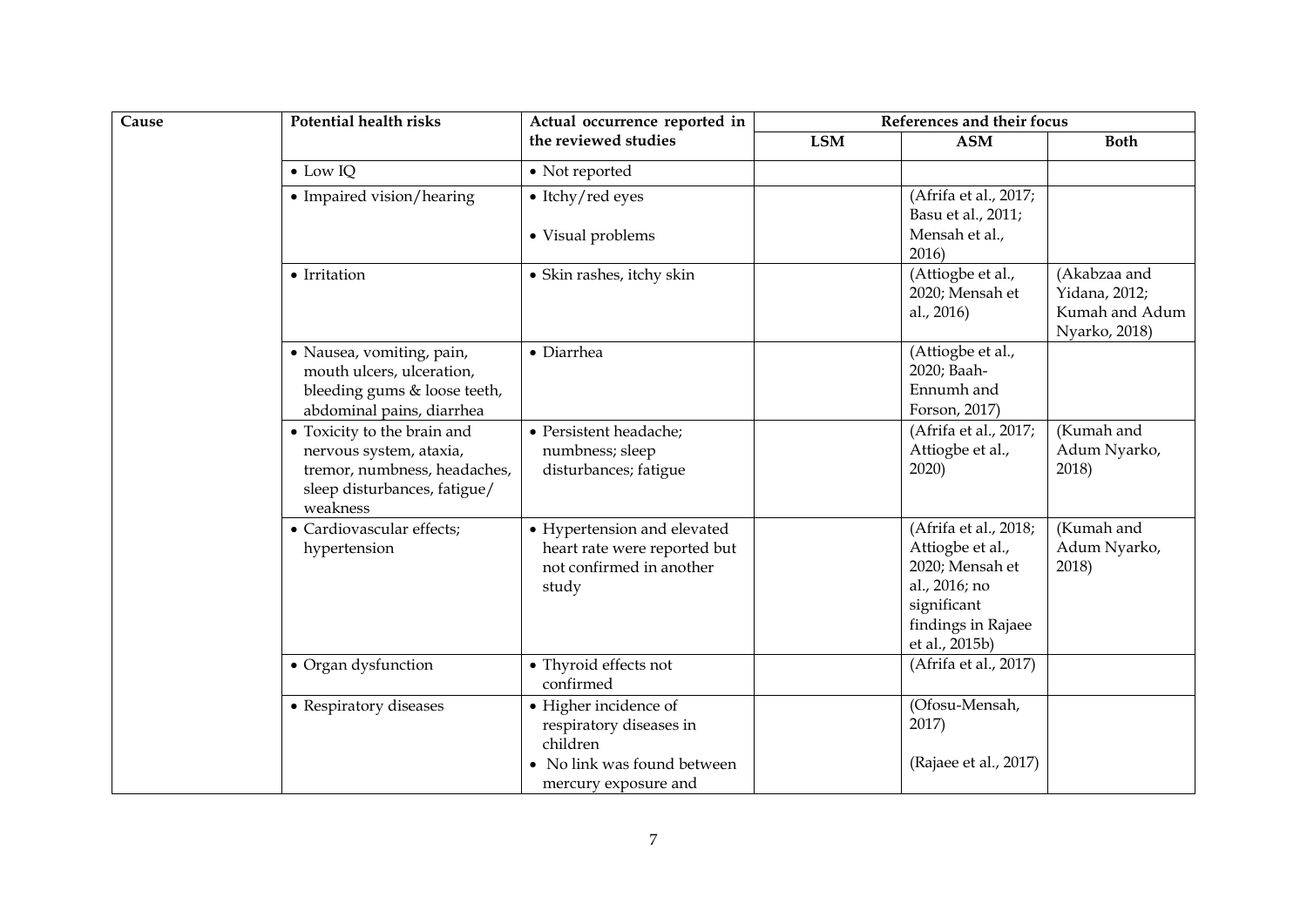| Cause                    | <b>Potential health risks</b>                                                                                                                                                                                                                      | Actual occurrence reported in                                                                                                                                                                                                                                                                                                                                        | References and their focus                           |                                                                                                                                     |                                     |  |
|--------------------------|----------------------------------------------------------------------------------------------------------------------------------------------------------------------------------------------------------------------------------------------------|----------------------------------------------------------------------------------------------------------------------------------------------------------------------------------------------------------------------------------------------------------------------------------------------------------------------------------------------------------------------|------------------------------------------------------|-------------------------------------------------------------------------------------------------------------------------------------|-------------------------------------|--|
|                          |                                                                                                                                                                                                                                                    | the reviewed studies                                                                                                                                                                                                                                                                                                                                                 | <b>LSM</b>                                           | <b>ASM</b>                                                                                                                          | <b>Both</b>                         |  |
|                          |                                                                                                                                                                                                                                                    | pulmonary diseases in<br>another study                                                                                                                                                                                                                                                                                                                               |                                                      |                                                                                                                                     |                                     |  |
|                          | • Cancer<br>(Armah et al., 2016a, 2012, and<br>authors in the last columns)                                                                                                                                                                        | • Carcinogenic disorders                                                                                                                                                                                                                                                                                                                                             |                                                      | (Attiogbe et al.,<br>2020)                                                                                                          |                                     |  |
| Radionuclides            | · Short term: nausea, weakness,<br>hair loss, skin burn,<br>diminished organ function<br>· Long term: damaged cell<br>growth, impaired tissue<br>regrowth, eventually<br>resulting in lung cancer<br>(Doyi et al., 2013; Gbadago et al.,<br>2011b) | · None; all radionuclide<br>concentrations of uranium<br>(235U, <sup>238</sup> U), thorium ( <sup>228</sup> Th,<br><sup>232</sup> Th, <sup>234</sup> Th), kalium ( <sup>40</sup> Ka),<br>radium (226Ra, 228Ra), and<br>lead (210Pb) in either soil,<br>water, or dust samples were<br>below recommended ICRP <sup>a</sup><br>and WHO <sup>b</sup> admissible levels. | (Faanu et al., 2011;<br>Gbadago et al.,<br>2011a)    | (Doyi et al., 2013;<br>Klubi et al., 2020,<br>2017)                                                                                 |                                     |  |
| Abandoned mining<br>pits | • Risk of falling<br>• Risk of drowning<br>• Increased malaria incidence                                                                                                                                                                           | • All confirmed by<br>respondents in seven studies                                                                                                                                                                                                                                                                                                                   | (Wan, 2014)                                          | (Baah-Ennumh<br>and Forson, 2017;<br>Ferring and<br>Hausermann,<br>2019; Hausermann<br>and Ferring, 2018;<br>Ofosu-Mensah,<br>2017) | (Kumah and<br>Adum Nyarko,<br>2018) |  |
| Dust                     | · High blood pressure, blood<br>coagulability, and vascular<br>tone (Antabe et al., 2017)<br>• Pulmonary diseases and<br>respiratory disorders (e.g.,<br>bronchitis, dyspnea, chronic<br>cough, tuberculosis, silicosis,                           | • Not confirmed in a study on<br>self-reported health<br>problems<br>• Higher incidences of<br>respiratory infections and<br>lung diseases (asthma,<br>pneumonia, bronchitis,<br>emphysema, tuberculosis)                                                                                                                                                            | (Antabe et al.,<br>2017)<br>(Ayaaba et al.,<br>2017) | (Baah-Ennumh<br>and Forson, 2017;<br>Jonah and Abebe,<br>2019)                                                                      |                                     |  |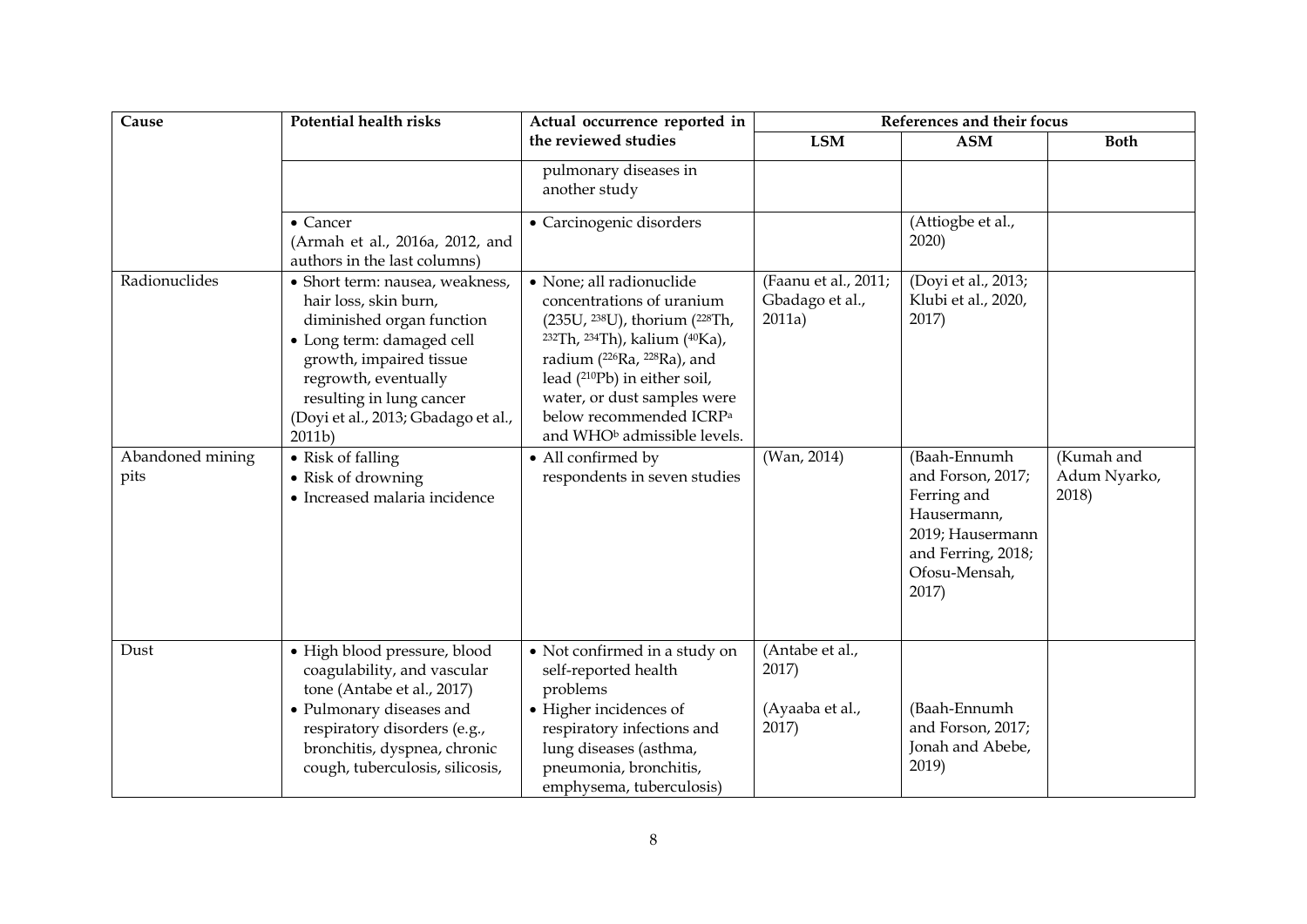| Cause                                                          | <b>Potential health risks</b>                                                                                                                                                                                                   | Actual occurrence reported in                                                                                                                             | References and their focus |                                                                             |             |
|----------------------------------------------------------------|---------------------------------------------------------------------------------------------------------------------------------------------------------------------------------------------------------------------------------|-----------------------------------------------------------------------------------------------------------------------------------------------------------|----------------------------|-----------------------------------------------------------------------------|-------------|
|                                                                |                                                                                                                                                                                                                                 | the reviewed studies                                                                                                                                      | LSM                        | <b>ASM</b>                                                                  | <b>Both</b> |
|                                                                | lung cancer) (M. K. Mensah et<br>al., 2020)<br>• Odor annoyance (Antabe et<br>al., 2017)                                                                                                                                        | • Odor annoyance (rather than<br>dust sight)                                                                                                              | (Antabe et al.,<br>2017)   |                                                                             |             |
| Injuries                                                       | • Back injuries and pain from<br>lifting                                                                                                                                                                                        | • Back pain from lifting<br>· Waist pain, headaches, back<br>and foot pain (women)                                                                        |                            | (Arthur-Holmes<br>and Abrefa Busia,<br>2020; Jonah and<br>Abebe, 2019)      |             |
|                                                                | • Slips and falls                                                                                                                                                                                                               | • Slips and falls, accompanied<br>by foot injuries                                                                                                        |                            | (Arthur-Holmes<br>and Abrefa Busia,<br>2020; Nakua et al.,<br>2019b, 2019a) |             |
|                                                                | • Bruises, wounds, lacerations,<br>contusion/abrasion, fractures                                                                                                                                                                | • Lacerations and<br>contusion/abrasion from<br>being hit by an object/falling<br>objects<br>• Injuries and burns from<br>handling equipment and<br>tools |                            | (Calys-Tagoe et<br>al., 2017, 2015;<br>Nakua et al.,<br>2019b)              |             |
|                                                                | • Mine pit injuries                                                                                                                                                                                                             | • See effects of abandoned<br>mining pits                                                                                                                 |                            |                                                                             |             |
| Noise from boring,<br>drilling, blasting, etc.                 | • Impaired hearing<br>(Amponsah-Tawiah et al.,<br>2014; Green et al., 2015)<br>• Migration of wildlife,<br>affecting food security<br>(Agyei-Okyere et al., 2019)<br>• Cardiovascular effects of<br>stress (Green et al., 2015) | • Hearing loss<br>• Salivary cortisol levels<br>indicate chronic stress                                                                                   |                            | (Green et al., 2015)                                                        |             |
| Inadequate drinking<br>water and sanitation<br>at mining sites | • Cholera                                                                                                                                                                                                                       | • Cholera outbreak reported in<br>one study                                                                                                               |                            | (Opare et al., 2012)                                                        |             |

a International Commission on Radiological Protection. **b** World Health Organization.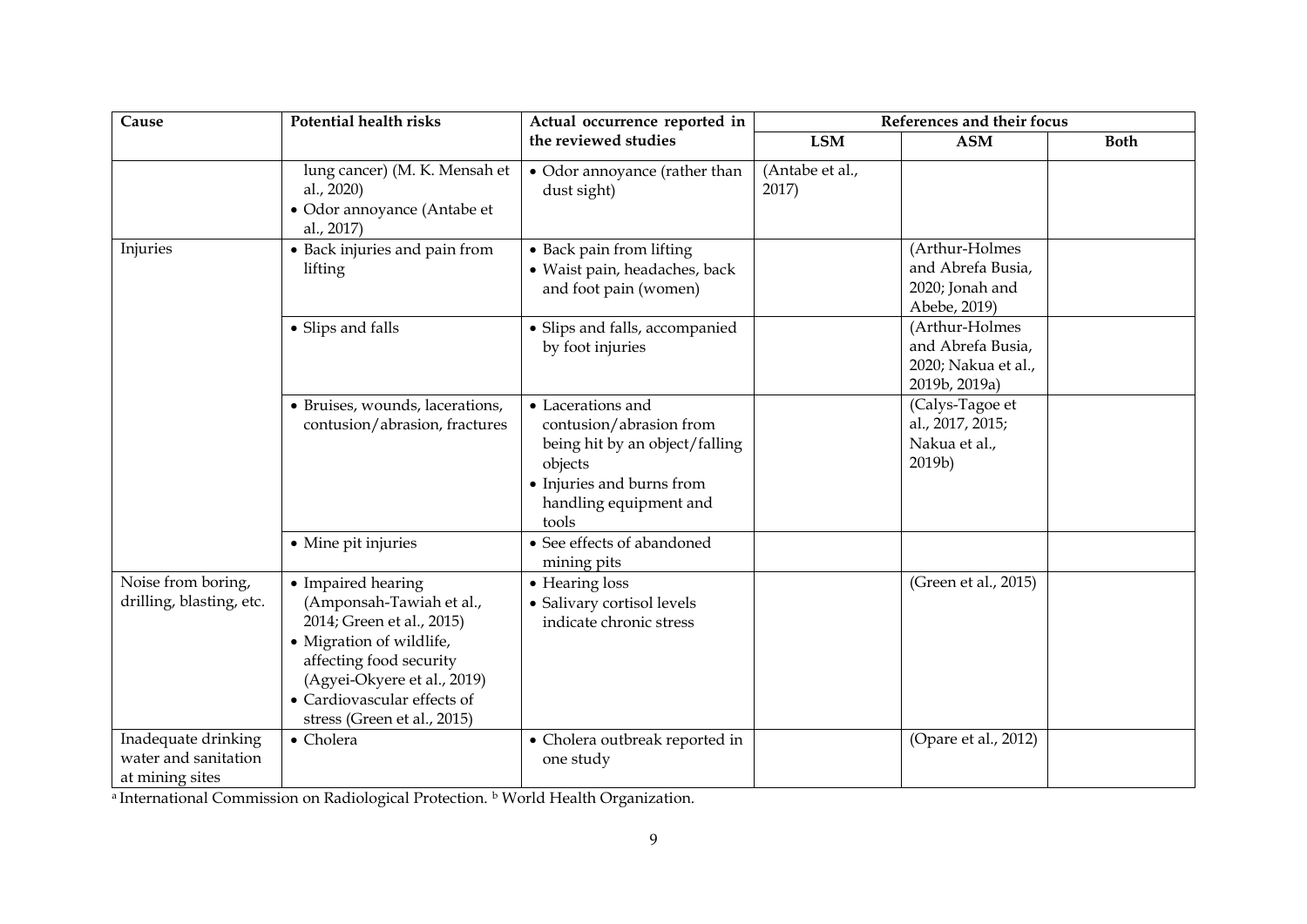| Approach <sup>a</sup>                                                              | Human                                     | References                                                                                                                                                                                    |                                                                                                                                                                                                                                                                |                                                                                                                |
|------------------------------------------------------------------------------------|-------------------------------------------|-----------------------------------------------------------------------------------------------------------------------------------------------------------------------------------------------|----------------------------------------------------------------------------------------------------------------------------------------------------------------------------------------------------------------------------------------------------------------|----------------------------------------------------------------------------------------------------------------|
|                                                                                    | (in)security<br>dimension                 | <b>LSM</b>                                                                                                                                                                                    | <b>ASM</b>                                                                                                                                                                                                                                                     | <b>Both</b>                                                                                                    |
| Multidimensional/integrated<br>approaches (n=19; 27.5%)                            | Multiple                                  | (Agyei-<br>Okyere et al.,<br>2019; Amoako<br>et al., 2018;<br>Amponsah-<br>Tawiah et al.,<br>2014; Antwi et<br>al., 2017;<br>Moomen and<br>Dewan,<br>$2016a^*$ ;<br>Schueler et<br>al., 2011) | (Antwi-<br>Boateng and<br>Akudugu,<br>2020; Azumah<br>et al., 2020;<br>Eduful et al.,<br>2020*; Hilson<br>et al., 2013;<br>Hirons, 2014*;<br>Jonah and<br>Abebe, 2019;<br>Kyerematen<br>et al., 2020;<br>Mantey et al.,<br>2020; Ofosu-<br>Mensah,<br>$2017*)$ | (Antabe et al.,<br>2017; Awotwi<br>et al., 2018;<br>Obodai et al.,<br>2019; Osei-<br>Asare et al.,<br>$2018*)$ |
| Alternative livelihoods<br>approaches/creating<br>employment ( $n=7$ ; 10.2%)      | Economic<br>insecurity                    | (Moomen and<br>Dewan,<br>$2016$ <sup>*</sup>                                                                                                                                                  | (Baah-<br>Ennumh and<br>Forson, 2017*;<br>Eduful et al.,<br>2020*; Hirons,<br>2014*; Kumah<br>et al., 2020*;<br>Ofosu-<br>Mensah,<br>$2017*)$                                                                                                                  | (Osei-Asare et<br>al., 2018)*                                                                                  |
| Land rights/secure tenure<br>for miners $(n=4; 5.8\%)$                             | Economic and<br>community                 | (Antabe et al.,<br>2020*; Guo,<br>2019*)                                                                                                                                                      | (Armah et al.,<br>$2013b^{*}$ ;<br>Eduful et al.,<br>$2020*)$                                                                                                                                                                                                  |                                                                                                                |
| Strategies focused on<br>mercury, heavy metals, and<br>radionuclides (n=16; 23.2%) | Environmental,<br>health, food &<br>water | (Bempah and<br>Ewusi, 2016;<br>Bortey-Sam et<br>al., 2015a*;<br>Faanu et al.,<br>2011; Foli and<br>Nude, 2012;<br>Gbadago et<br>al., 2011a;<br>A.K. Mensah<br>et al., 2020)                   | (Affum et al.,<br>2016;Afrifa et<br>al., 2018;<br>Amoakwah et<br>al., 2020;<br>Armah et al.,<br>2016a;<br>Gbogbo et al.,<br>2018; Gyamfi<br>et al., 2020;<br>Kwaansa-<br>Ansah et al.,<br>2019; Long et<br>al., 2013;<br>Mensah et al.,<br>$2016*)$            | (Armah and<br>Gyeabour,<br>2013)                                                                               |

*Annex 5. Governance and policy recommendations in reviewed articles (n=69)*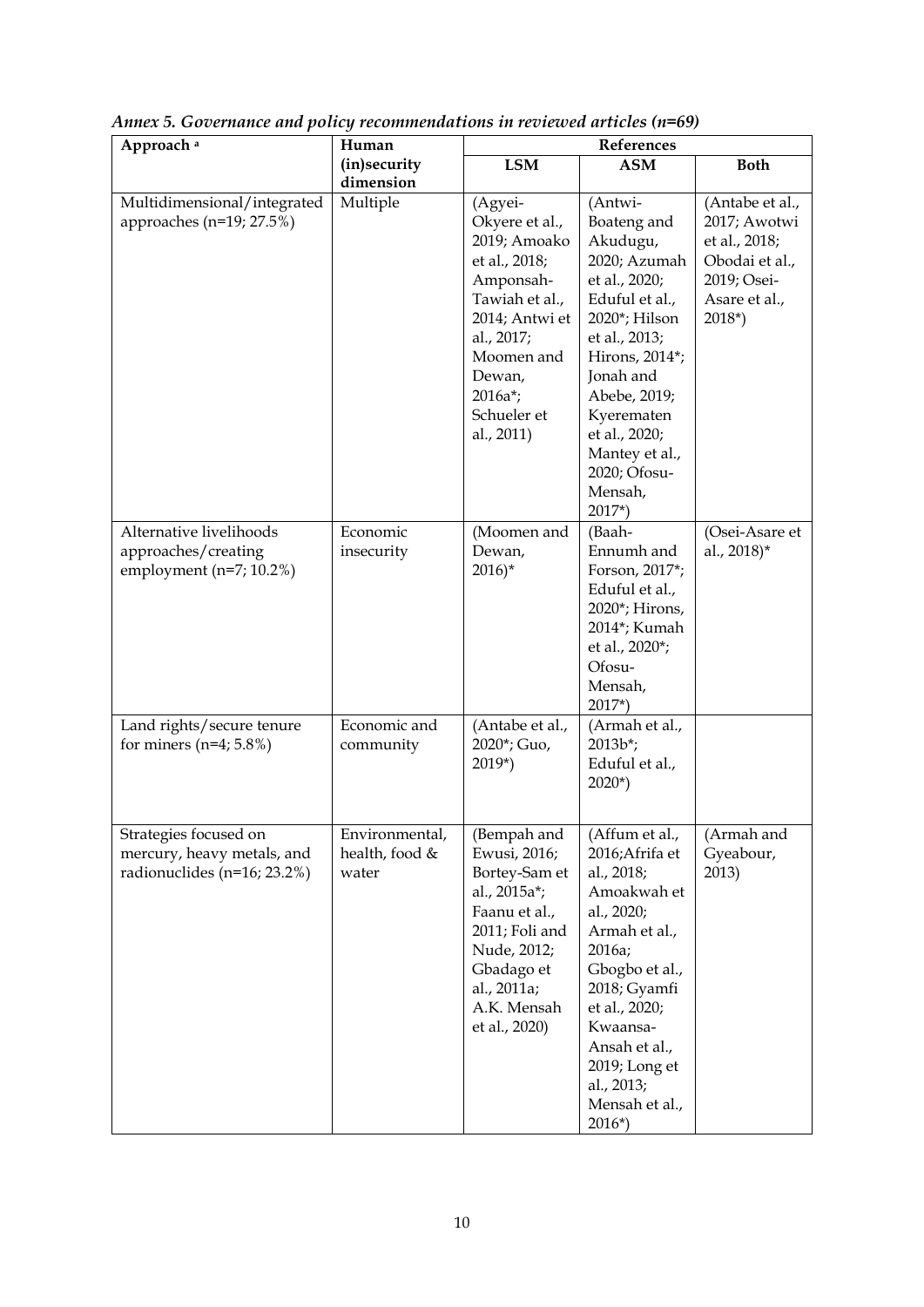| Approach <sup>a</sup>                                                              | Human                                     | References                                                                             |                                                                                                                                                                                                                                                                                                         |                               |
|------------------------------------------------------------------------------------|-------------------------------------------|----------------------------------------------------------------------------------------|---------------------------------------------------------------------------------------------------------------------------------------------------------------------------------------------------------------------------------------------------------------------------------------------------------|-------------------------------|
|                                                                                    | (in)security<br>dimension                 | <b>LSM</b>                                                                             | <b>ASM</b>                                                                                                                                                                                                                                                                                              | <b>Both</b>                   |
| Formalization and<br>regularization $d$ (n=13; 18.8%)                              | Multiple                                  | (Amponsah-<br>Tawiah et al.,<br>2014; Antabe<br>et al., 2020*;<br>Guo, 2019*)          | (Ansa-Asare<br>et al., 2015*;<br>Arthur-<br>Holmes and<br>Abrefa Busia,<br>$2020$ <sup>*</sup> ;<br>Asamoah et<br>al., 2017;<br>Baah-Ennumh<br>and Forson,<br>2017;<br>Botchwey et<br>al., 2019;<br>Calys-Tagoe<br>et al., 2017;<br>Clifford, 2017;<br>Hilson et al.,<br>2014;<br>Zolnikov,<br>$2020*)$ | (Armah et al.,<br>2013)       |
| More control/law<br>enforcement ( $n=4$ ; 5.8%)                                    | Multiple                                  | (M.K. Mensah<br>et al., 2020)                                                          | (Awotwi et<br>al., 2017;<br>Nyame and<br>Grant, 2014)                                                                                                                                                                                                                                                   | (Okyere and<br>Nortey, 2018)* |
| Training, capacity building,<br>and awareness-raising<br>programs ( $n=8$ ; 11.6%) | Environmental,<br>health, food &<br>water | (Ayaaba et al.,<br>2017; Bortey-<br>Sam et al.,<br>$2015a^*$                           | (Ansa-Asare<br>et al., 2015*;<br>Calys-Tagoe<br>et al., 2015*;<br>Kortei et al.,<br>2020; Mensah<br>et al., 2016*;<br>Nakua et al.,<br>2019a, 2019b)                                                                                                                                                    |                               |
| Knowledge-based strategies c<br>$(n=6; 8.7%)$                                      | Mostly<br>environmental<br>and health     | (Aragón and<br>Rud, 2016)                                                              | (Armah et al.,<br>$2016b^*$ ;<br>Hausermann<br>and Ferring,<br>2018; Obiri et<br>al., 2016b;<br>Rajaee et al.,<br>2017)                                                                                                                                                                                 | (Armah et al.,<br>2012)       |
| Reclamation of mined land<br>(including clean-ups) (n=6;<br>$8.7\%)$               | Environmental<br>and health               | (Amoako et<br>al., 2018*;<br>Antwi et al.,<br>$2017$ ;<br>Kyerematen<br>et al., 2020*) | (Awotwi et<br>al., 2017*;<br>Botchwey et<br>al., 2019*)                                                                                                                                                                                                                                                 | (Okyere and<br>Nortey, 2018*) |
| Gender-focused initiatives<br>$(n=5; 7.2\%)$                                       | Gender                                    |                                                                                        | (Armah et al.,<br>2016b;<br>Arthur-<br>Holmes and                                                                                                                                                                                                                                                       |                               |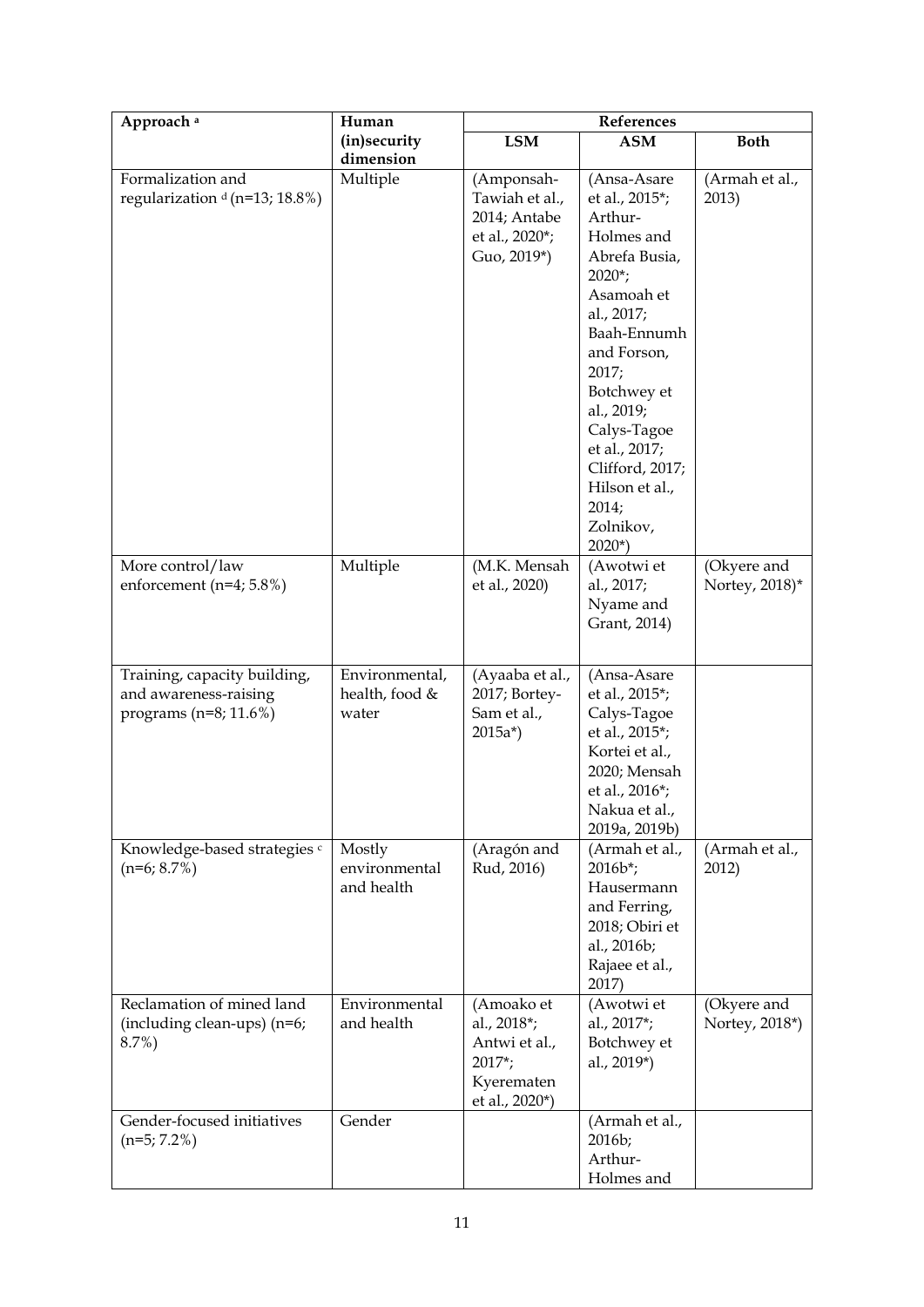| Approach <sup>a</sup>                                                      | Human                                   |             | <b>References</b>                                                                                            |                         |  |
|----------------------------------------------------------------------------|-----------------------------------------|-------------|--------------------------------------------------------------------------------------------------------------|-------------------------|--|
|                                                                            | (in)security                            | <b>LSM</b>  | <b>ASM</b>                                                                                                   | <b>Both</b>             |  |
|                                                                            | dimension                               |             |                                                                                                              |                         |  |
|                                                                            |                                         |             | Abrefa Busia,<br>$2020$ <sup>*</sup> ;<br>Koomson,<br>2018; Kumah<br>et al., 2020*;<br>Zolnikov,<br>$2020*)$ |                         |  |
| Strategies to manage the<br>intersection of ASM with<br>LSM $(n=2; 2.9\%)$ | Economic,<br>community, and<br>personal | (Wan, 2014) |                                                                                                              | (Patel et al.,<br>2016) |  |
| Other $(n=1; 0.7%)$                                                        | Health                                  |             | (Opare et al.,<br>2012)                                                                                      |                         |  |

\* Studies marked with an asterisk had recommendations in multiple categories.

<sup>a</sup> Adapted from Collins and Lawson (2014)<sup>9</sup>; <sup>b</sup> Number of reviewed studies with recommendations.

<sup>c</sup> Including local-level community consultation, dialogue, and participation in monitoring and decisionmaking. dIncluding decentralization.

<sup>&</sup>lt;sup>9</sup> Categories left out because they were not encountered in the reviewed articles, were 1) cooperatives and associations, 2) financial assistance, 3) fair trade and certification initiatives, and 4) beneficiation of resources. Added: 1) awareness raising to 'Training and capacity building programs, 2) heavy metals and radionuclides to 'Strategies focusing on mercury', 3) gender-focused initiatives, and 4) integrated/multidimensional approaches.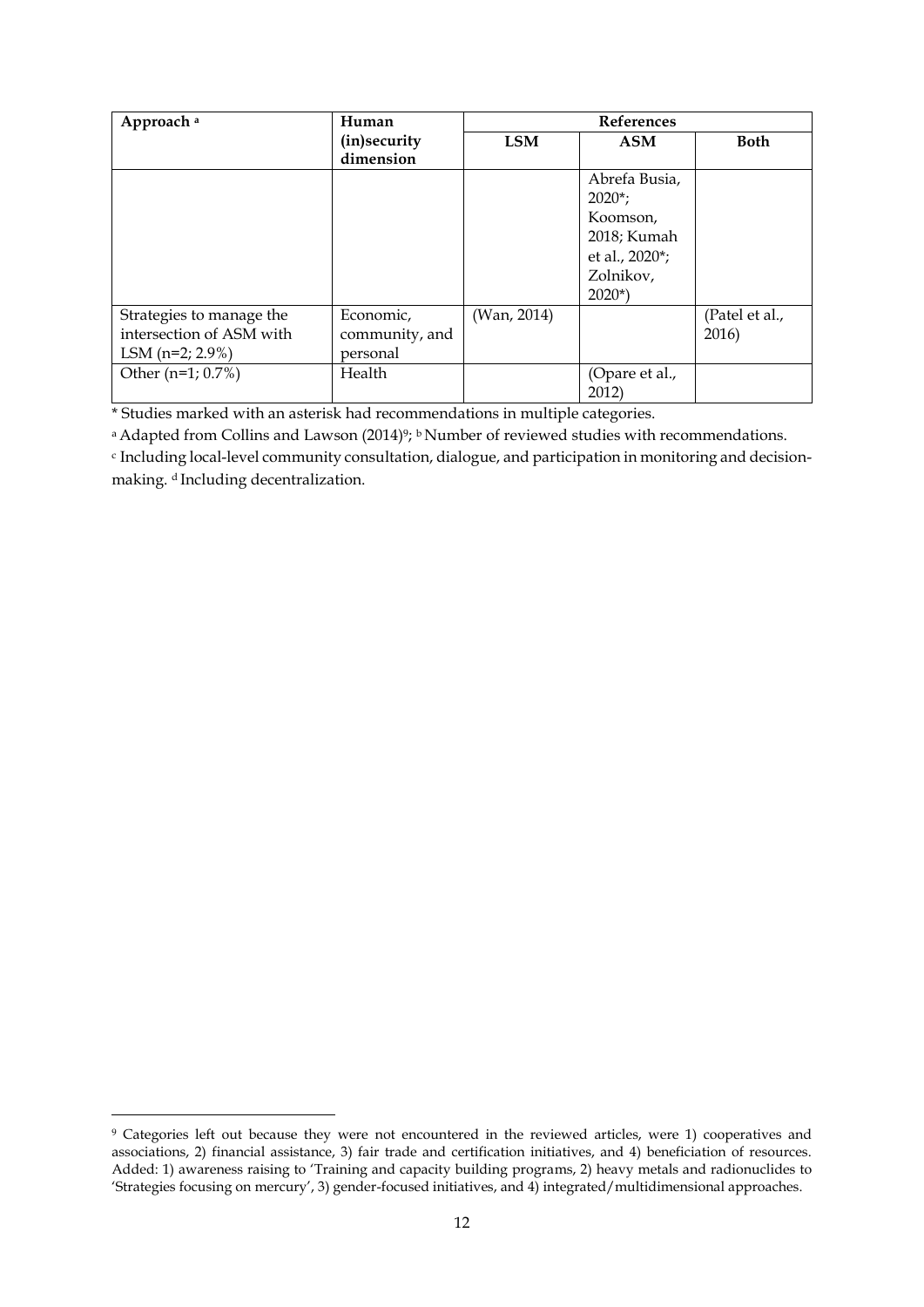#### *References in supplementary material*

- Adu-Poku, B., Asiedu, N., Akoto, O., Ataki, J., 2019. Modelling the distribution of arsenic and mercury in urine using chemometric tools. Cogent Chem. 5, 1586064. https://doi.org/10.1080/23312009.2019.1586064
- Affum, A.O., Dede, S.O., Nyarko, B.J.B., Acquaah, S.O., Kwaansa-Ansah, E.E., Darko, G., Dickson, A., Affum, E.A., Acheampong, E.A., Fianko, J.R., 2016. Influence of small-scale gold mining and toxic element concentrations in Bonsa river, Ghana: a potential risk to water quality and public health. Environ. Earth Sci. 75, 1–17. https://doi.org/10.1007/s12665-015-5000-8
- Afrifa, J., Essien-Baidoo, S., Ephraim, R.K.D., Nkrumah, D., Dankyira, D.O., 2017. Reduced egfr, elevated urine protein and low level of personal protective equipment compliance among artisanal small scale gold miners at Bibiani-Ghana: A cross-sectional study. BMC Public Health 17, 1–9. https://doi.org/10.1186/s12889-017-4517-z
- Afrifa, J., Ogbordjor, W.D., Duku-Takyi, R., 2018. Variation in thyroid hormone levels is associated with elevated blood mercury levels among artisanal small-scale miners in Ghana. PLoS One 13, e0203335. https://doi.org/10.1371/journal.pone.0203335
- Agyei-Okyere, E., Opoku, M.P., Nketsia, W., 2019. An assessment of the living conditions of disabled people in mining communities: A case study of Ghana. Extr. Ind. Soc. 6, 1215–1223. https://doi.org/10.1016/j.exis.2019.07.004
- Ahiamadjie, H., Serfor-Armah, Y., Tandoh, J.B., Gyampo, O., Ofosu, F.G., Dampare, S.B., Adotey, D.K., Nyarko, B.J.B., 2011. Evaluation of trace elements contents in staple foodstuffs from the gold mining areas in southwestern part of Ghana using neutron activation analysis. J. Radioanal. Nucl. Chem. 288, 653–661. https://doi.org/10.1007/s10967-011-0979-0
- Akabzaa, T.M., Yidana, S.M., 2012. An integrated approach to environmental risk assessment of cumulatively impacted drainage basin from mining activities in southwestern Ghana. Environ. Earth Sci. 65, 291–312. https://doi.org/10.1007/s12665-011-1090-0
- Akoto, O., Bortey-Sam, N., Nakayama, S.M.M., Ikenaka, Y., Baidoo, E., Apau, J., Marfo, J.T., Ishizuka, M., 2018. Characterization, spatial variation and risk assessment of heavy metals and a metalloid in surface soils in Obuasi, Ghana. J. Heal. Pollut. 8. https://doi.org/10.5696/2156- 9614-8.19.180902
- Amoako, Y.K., Gordon, C., Sakyi, P.A., Gyimah, R., 2018. Carbon footprint of the large scale gold mining industry of Ghana. West African J. Appl. Ecol. 26, 242–260.
- Amoakwah, E., Ahsan, S., Rahman, M.A., Asamoah, E., Essumang, D.K., Ali, M., Islam, K.R., 2020. Assessment of heavy metal pollution of soil-water-vegetative ecosystems associated with artisanal gold mining. Soil Sediment Contam. 29, 788–803. https://doi.org/10.1080/15320383.2020.1777936
- Amponsah-Tawiah, K., Leka, S., Jain, A., Hollis, D., Cox, T., 2014. The impact of physical and psychosocial risks on employee well-being and quality of life: The case of the mining industry in Ghana. Saf. Sci. 65, 28–35. https://doi.org/10.1016/j.ssci.2013.12.002
- Ansa-Asare, O.D., Darko, H., Obiri, S., 2015. Assessment of carcinogenic risk and non-carcinogenic health hazard from exposure to toxicants in water from the Southwestern Coastal River system in Ghana. Hum. Ecol. Risk Assess. 21, 445–465. https://doi.org/10.1080/10807039.2014.923715
- Antabe, R., Atuoye, K.N., Kuuire, V.Z., Sano, Y., Arku, G., Luginaah, I., 2020. To move or not to move: Community members' reaction to surface mining activities in the Upper West Region of Ghana. Soc. Nat. Resour. 33, 368–385. https://doi.org/10.1080/08941920.2019.1657995
- Antabe, R., Atuoye, K.N., Kuuire, V.Z., Sano, Y., Arku, G., Luginaah, I., 2017. Community health impacts of surface mining in the Upper West Region of Ghana: The roles of mining odors and dust. Hum. Ecol. Risk Assess. 23, 798–813. https://doi.org/10.1080/10807039.2017.1285691
- Antwi-Boateng, O., Akudugu, M.A., 2020. Golden migrants: The rise and impact of illegal Chinese small-scale mining in Ghana. Polit. Policy 48, 135–167. https://doi.org/10.1111/polp.12342
- Antwi, E.K., Owusu-Banahene, W., Boakye-Danquah, J., Mensah, R., Tetteh, J.D., Nagao, M., Takeuchi, K., 2017. Sustainability assessment of mine-affected communities in Ghana: Towards ecosystems and livelihood restoration. Sustain. Sci. 12, 747–767. https://doi.org/10.1007/s11625-017-0474-9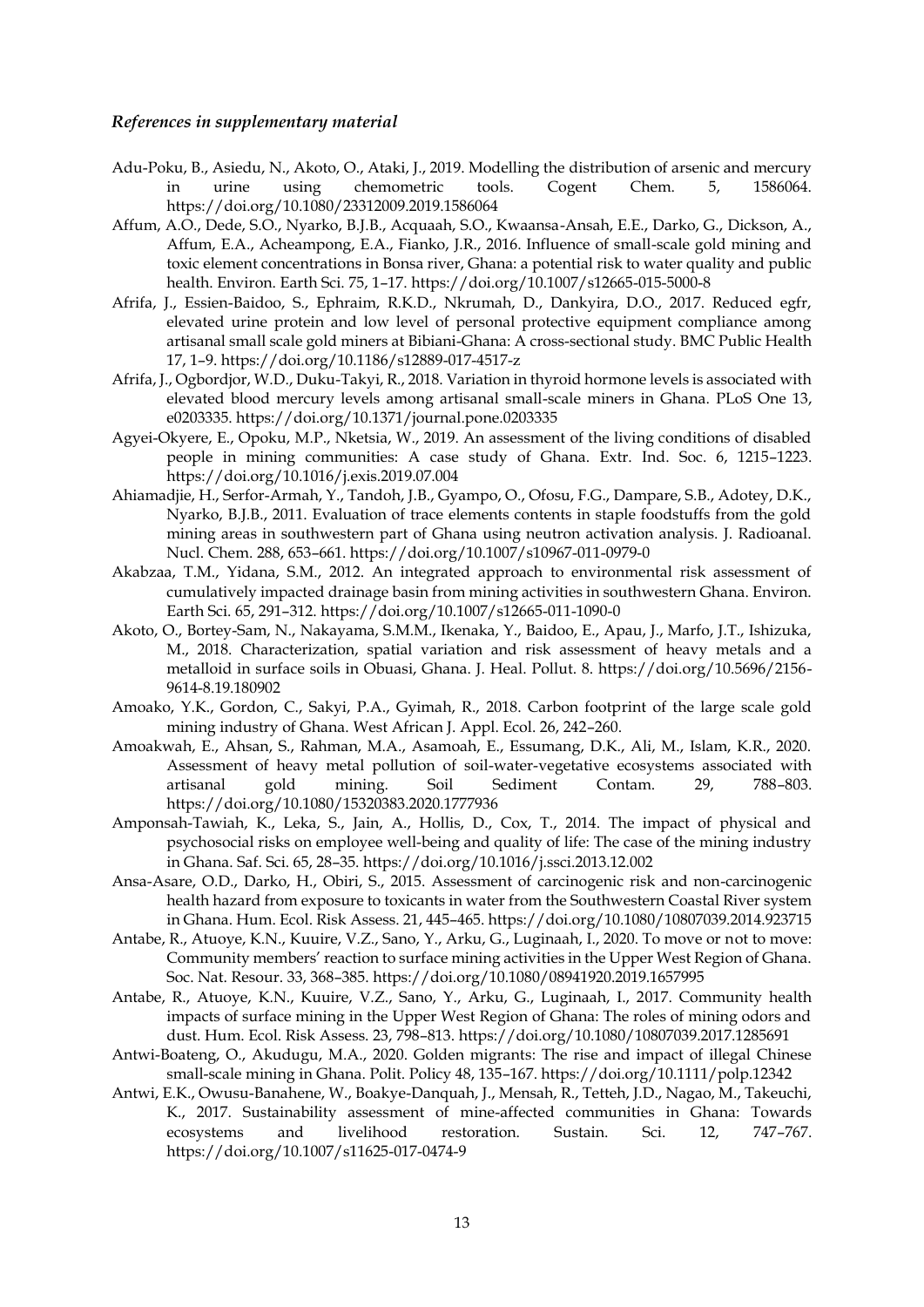- Aragón, F.M., Rud, J.P., 2016. Polluting industries and agricultural productivity: Evidence from mining in Ghana. Econ. J. 126, 1980–2011. https://doi.org/10.1111/ecoj.12244
- Armah, F.A., Boamah, S.A., Quansah, R., Obiri, S., Luginaah, I., 2016a. Unsafe occupational health behaviors: Understanding mercury-related environmental health risks to artisanal gold miners in ghana. Front. Environ. Sci. 4, 1–16. https://doi.org/10.3389/fenvs.2016.00029
- Armah, F.A., Boamah, S.A., Quansah, R., Obiri, S., Luginaah, I., 2016b. Working conditions of male and female artisanal and small-scale goldminers in Ghana: Examining existing disparities. Extr. Ind. Soc. 3, 464–474. https://doi.org/10.1016/j.exis.2015.12.010
- Armah, F.A., Gyeabour, E.K., 2013. Health risks to children and adults residing in riverine environments where surficial sediments contain metals generated by active gold mining in Ghana. Toxicol. Res. 29, 69–79. https://doi.org/10.5487/TR.2013.29.1.069
- Armah, F.A., Luginaah, I., Obiri, S., 2012. Assessing environmental exposure and health impacts of gold mining in Ghana. Toxicol. Environ. Chem. 94, 786–798. https://doi.org/10.1080/02772248.2012.667205
- Armah, F.A., Luginaah, I.N., Taabazuing, J., Odoi, J.O., 2013. Artisanal gold mining and surface water pollution in Ghana: Have the foreign invaders come to stay? Environ. Justice 6, 94–102. https://doi.org/10.1089/env.2013.0006
- Arthur-Holmes, F., Abrefa Busia, K., 2020. Occupying the fringes: The struggles of women in artisanal and small-scale gold mining in rural Ghana—Evidence from the Prestea–Huni Valley Municipality. Gender Issues. https://doi.org/10.1007/s12147-020-09261-4
- Asamoah, E.F., Zhang, L., Liang, S., Pang, M., Tang, S., 2017. Emergy perspectives on the environmental performance and sustainability of small-scale gold production systems in Ghana. Sustain. 9, 2034. https://doi.org/10.3390/su9112034
- Attiogbe, F.K., Mohammed, A.R., Kingslove, Q., 2020. Assessing the potential health impact of selected heavy metals that pollute Lake Amponsah in Bibiani, Western North Region, Ghana. Sci. African 9. https://doi.org/10.1016/j.sciaf.2020.e00531
- Awotwi, A., Anornu, G.K., Quaye-Ballard, J., Annor, T., Forkuo, E.K., 2017. Analysis of climate and anthropogenic impacts on runoff in the Lower Pra River Basin of Ghana. Heliyon 3. https://doi.org/10.1016/j.heliyon.2017.e00477
- Awotwi, A., Anornu, G.K., Quaye-Ballard, J.A., Annor, T., 2018. Monitoring land use and land cover changes due to extensive gold mining, urban expansion, and agriculture in the Pra River Basin of Ghana, 1986–2025. L. Degrad. Dev. 29, 3331–3343. https://doi.org/10.1002/ldr.3093
- Ayaaba, E., Li, Y., Yuan, J., Ni, C., 2017. Occupational respiratory diseases of miners from two gold mines in Ghana. Int. J. Environ. Res. Public Health 14, 1–14. https://doi.org/10.3390/ijerph14030337
- Azumah, F.D., Baah, E., Nachinaab, J.O., 2020. Causes and effects of illegal gold mining (galamsey) activities on school dropout and residents at the Tutuka Central Circuit in Obuasi Municipality in Ashanti Region, Ghana. J. Educ. 1–12. https://doi.org/10.1177/0022057420905109
- Baah-Ennumh, T., Forson, J.O., 2017. The impact of artisanal small-scale mining on sustainable livelihoods: A case study of mining communities in the Tarkwa-Nsuaem municipality of Ghana. World J. Entrep. Manag. Sustain. Dev. 13, 204–222. https://doi.org/10.1108/wjemsd-09-2016-0042
- Basu, N., Nam, D.H., Kwansaa-Ansah, E., Renne, E.P., Nriagu, J.O., 2011. Multiple metals exposure in a small-scale artisanal gold mining community. Environ. Res. 111, 463–467. https://doi.org/10.1016/j.envres.2011.02.006
- Bempah, C.K., Ewusi, A., 2016. Heavy metals contamination and human health risk assessment around Obuasi gold mine in Ghana. Environ. Monit. Assess. 188. https://doi.org/10.1007/s10661-016- 5241-3
- Bempah, C.K., Voigt, H.J., Ewusi, A., 2016. Impact of mining on groundwater quality in SW Ashanti, Ghana: A preliminary study. J. Min. Environ. 7, 81–95.
- Bortey-Sam, N., Nakayama, S.M.M., Ikenaka, Y., Akoto, O., Baidoo, E., Mizukawa, H., Ishizuka, M., 2015a. Health risk assessment of heavy metals and metalloid in drinking water from communities near gold mines in Tarkwa, Ghana. Environ. Monit. Assess. 187, 1–12. https://doi.org/10.1007/s10661-015-4630-3
- Bortey-Sam, N., Nakayama, S.M.M., Ikenaka, Y., Akoto, O., Baidoo, E., Yohannes, Y.B., Mizukawa, H., Ishizuka, M., 2015b. Human health risks from metals and metalloid via consumption of food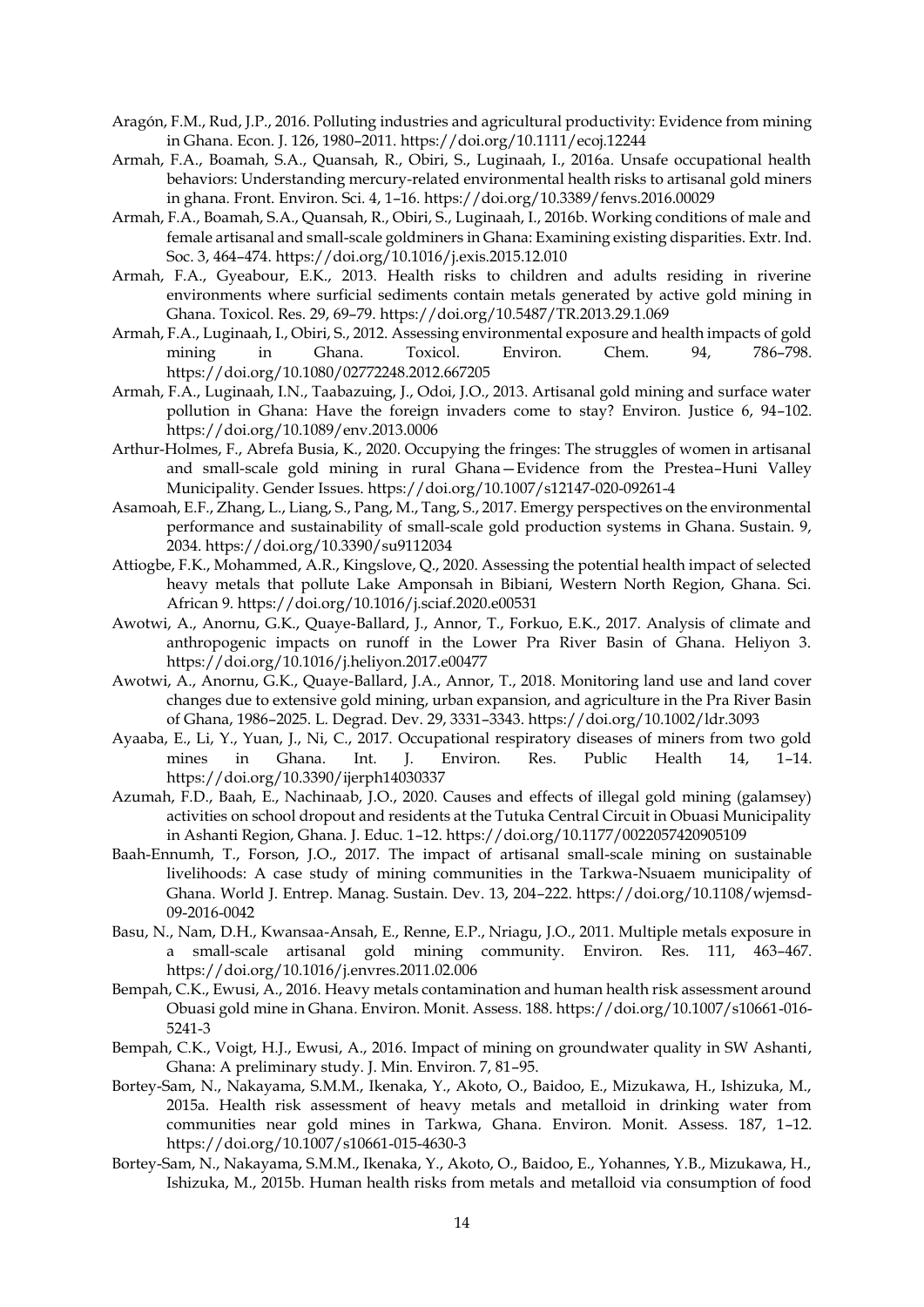animals near gold mines in Tarkwa, Ghana: Estimation of the daily intakes and target hazard quotients (THQs). Ecotoxicol. Environ. Saf. 111, 160–167. https://doi.org/10.1016/j.ecoenv.2014.09.008

- Botchwey, G., Crawford, G., Loubere, N., Lu, J., 2019. South-south irregular migration: The impacts of China's informal gold rush in Ghana. Int. Migr. 57, 310–328. https://doi.org/10.1111/imig.12518
- Calys-Tagoe, B.N.L., Clarke, E., Robins, T., Basu, N., 2017. A comparison of licensed and un-licensed artisanal and small-scale gold miners (ASGM) in terms of socio-demographics, work profiles, and injury rates. BMC Public Health 17, 1–8. https://doi.org/10.1186/s12889-017-4876-5
- Calys-Tagoe, B.N.L., Ovadje, L., Clarke, E., Basu, N., Robins, T., 2015. Injury profiles associated with artisanal and small-scale gold mining in Tarkwa, Ghana. Int. J. Environ. Res. Public Health 12, 7922–7937. https://doi.org/10.3390/ijerph120707922
- Clifford, M.J., 2017. Assessing releases of mercury from small-scale gold mining sites in Ghana. Extr. Ind. Soc. 4, 497–505. https://doi.org/10.1016/j.exis.2017.05.007
- Collins, N., Lawson, L., 2014. Investigating approaches to working with artisanal and small-scale miners: A compendium of strategies and reports from the field. Brisbane.
- Darko, G., Adjei, S., Nkansah, M.A., Borquaye, L.S., Boakye, K.O., Dodd, M., 2020. Accumulation and bioaccessibility of toxic metals in root tubers and soils from gold mining and farming communities in the Ashanti region of Ghana. Int. J. Environ. Health Res. 1–10. https://doi.org/10.1080/09603123.2020.1772203
- Dorleku, M.K., Nukpezah, D., Carboo, D., 2018. Effects of small-scale gold mining on heavy metal levels in groundwater in the Lower Pra Basin of Ghana. Appl. Water Sci. 8, 1–11. https://doi.org/10.1007/s13201-018-0773-z
- Doyi, I., Oppon, O.C., Glover, E.T., Gbeddy, G., Kokroko, W., 2013. Assessment of occupational radiation exposure in underground artisanal gold mines in Tongo, Upper East Region of Ghana. J. Environ. Radioact. 126, 77–82. https://doi.org/10.1016/j.jenvrad.2013.07.007
- Eduful, M., Alsharif, K., Eduful, A., Acheampong, M., Eduful, J., Mazumder, L., 2020. The illegal artisanal and small-scale mining (galamsey) 'menace' in Ghana: Is military-style approach the answer? Resour. Policy 68, 1–14. https://doi.org/10.1016/j.resourpol.2020.101732
- Faanu, A., Ephraim, J.H., Darko, E.O., 2011. Assessment of public exposure to naturally occurring radioactive materials from mining and mineral processing activities of Tarkwa Goldmine in Ghana. Environ. Monit. Assess. 180, 15–29. https://doi.org/10.1007/s10661-010-1769-9
- Faanu, A., Lawluvi, H., Kpeglo, D.O., Darko, E.O., Emi-Reynolds, G., Awudu, A.R., Adukpo, O.K., Kansaana, C., Ali, I.D., Agyeman, B., Agyeman, L., Kpodzro, R., 2014. Assessment of natural and anthropogenic radioactivity levels in soils, rocks and water in the vicinity of Chirano Gold Mine in Ghana. Raiation Prot. Dosim. 158, 87–99. https://doi.org/10.1093/rpd/nct197
- Ferring, D., Hausermann, H., 2019. The political ecology of landscape change, malaria, and cumulative vulnerability in Central Ghana's gold mining country. Ann. Am. Assoc. Geogr. 109, 1074–1091. https://doi.org/10.1080/24694452.2018.1535885
- Foli, G., Nude, P.M., 2012. Concentration levels of some inorganic contaminants in streams and sediments in areas of pyrometallurgical and hydrometallurgical activities at the obuasi gold mine, Ghana. Environ. Earth Sci. 65, 753–763. https://doi.org/10.1007/s12665-011-1121-x
- Gbadago, J.K., Faanhof, A., Darko, E.O., Schandorf, C., 2011a. Investigation of the environmental impacts of naturally occurring radionuclides in the processing of sulfide ores for gold using gamma spectrometry. J. Radiol. Prot. 31, 337–352. https://doi.org/10.1088/0952- 4746/31/3/003
- Gbadago, J.K., Faanhof, A., Schandorf, C., Darko, E.O., Addo, M.A., 2011b. Contributions of Natural Radionuclides in the Domestic Water of Two Critical Gold Mining Communities in Ghana. Water Uqality Expo. Heal. 3, 149–155. https://doi.org/10.1007/s12403-011-0052-9
- Gbogbo, F., Arthur-Yartel, A., Bondzie, J.A., Dorleku, W.-P., Dadzie, S., Kwansa-Bentum, B., Ewool, J., Billah, M.K., Lamptey, A.M., 2018. Risk of heavy metal ingestion from the consumption of two commercially valuable species of fish from the fresh and coastal waters of Ghana. PLoS One 13, e0194682. https://doi.org/10.1371/journal.pone.0194682
- Green, A., Jones, A.D., Sun, K., Neitzel, R.L., 2015. The association between noise, cortisol and heart rate in a small-scale gold mining community—a pilot study. Int. J. Environ. Res. Public Health 12, 9952–9966. https://doi.org/10.3390/ijerph120809952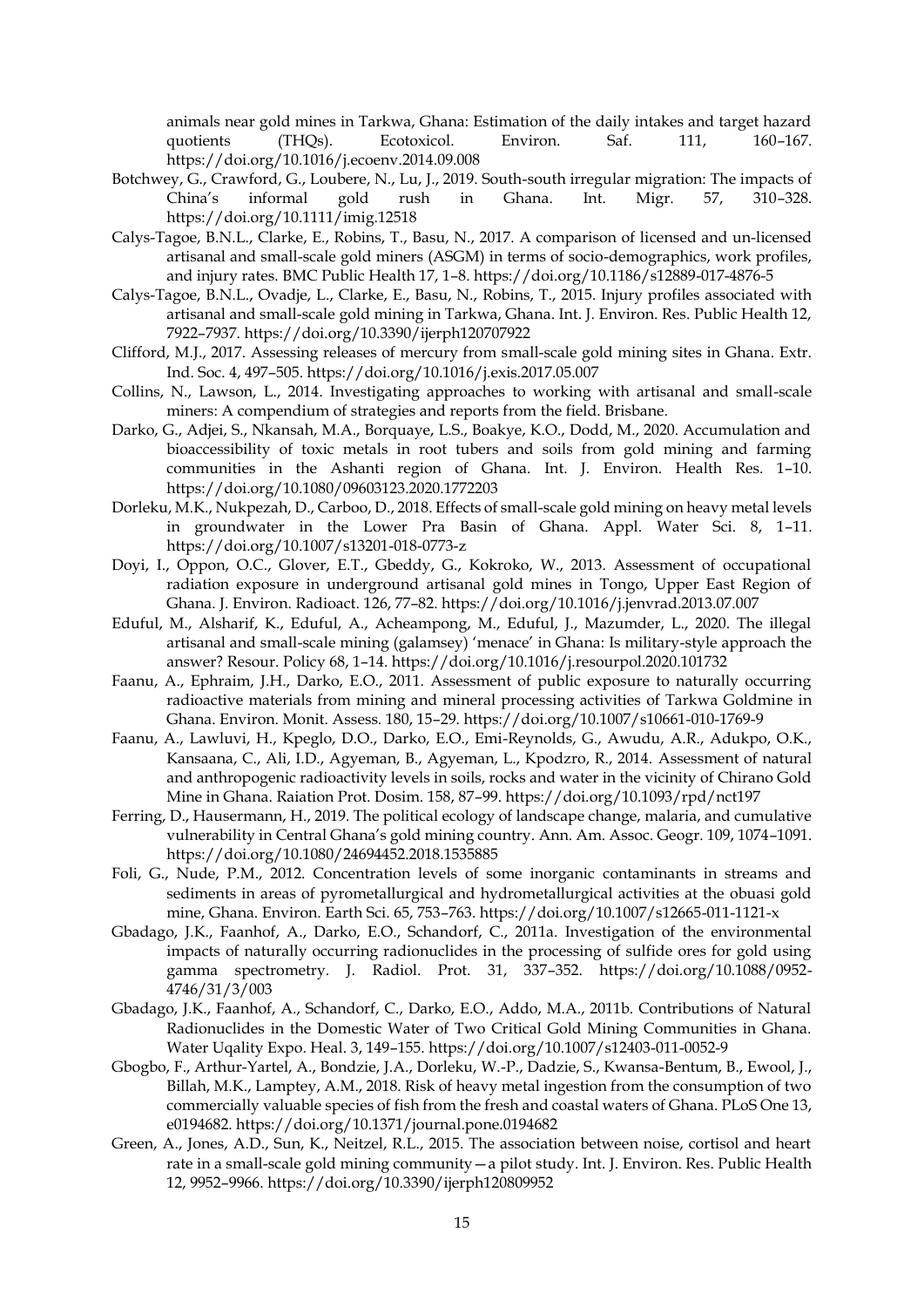- Guo, J.N., 2019. Understanding the mining-local governance nexus–a Ghanaian case study. J. Environ. Plan. Manag. 62, 1420–1445. https://doi.org/10.1080/09640568.2018.1503160
- Gyamfi, O., Sørensen, P.B., Darko, G., Ansah, E., Vorkamp, K., Bak, J.L., 2021. Contamination, exposure and risk assessment of mercury in the soils of an artisanal gold mining community in Ghana. Chemosphere 267, 1–11. https://doi.org/10.1016/j.chemosphere.2020.128910
- Gyamfi, O., Sorenson, P.B., Darko, G., Ansah, E., Bak, J.L., 2020. Human health risk assessment of exposure to indoor mercury vapour in a Ghanaian artisanal small-scale gold mining community. Chemosphere 241. https://doi.org/10.1016/j.chemosphere.2019.125014
- Hadzi, G.Y., Ayoko, G.A., Essumang, D.K., Osae, S.K.D., 2019. Contamination impact and human health risk assessment of heavy metals in surface soils from selected major mining areas in Ghana. Environ. Geochem. Health 41, 2821–2843. https://doi.org/10.1007/s10653-019-00332-4
- Hadzi, G.Y., Essumang, D.K., Ayoko, G.A., 2018. Assessment of contamination and health risk of heavy metals in selected water bodies around gold mining areas in Ghana. Environ. Monit. Assess. 190, 1–17. https://doi.org/10.1007/s10661-018-6750-z
- Hausermann, H., Ferring, D., 2018. Unpacking land grabs: Subjects, performances and the state in Ghana's 'small-scale' gold mining sector. Dev. Change 49, 1010–1033. https://doi.org/10.1111/dech.12402
- Hausermann, H., Ferring, D., Atosona, B., Mentz, G., Amankwah, R., Chang, A., Hartfield, K., Effah, E., Asuamah, G.Y., Mansell, C., Mansell, C., Sastri, N., 2018. Land-grabbing, land-use transformation and social differentiation: Deconstructing "small-scale" in Ghana's recent gold rush. World Dev. 108, 103–114. https://doi.org/10.1016/j.worlddev.2018.03.014
- Hilson, G., Amankwah, R., Ofori-Sarpong, G., 2013. Going for gold: Transitional livelihoods in Northern Ghana. J. Mod. Afr. Stud. 51, 109–137. https://doi.org/10.1017/S0022278X12000560
- Hilson, G., Hilson, A., Adu-Darko, E., 2014. Chinese participation in Ghana's informal gold mining economy: Drivers, implications and clarifications. J. Rural Stud. 34, 292–303. https://doi.org/10.1016/j.jrurstud.2014.03.001
- Hirons, M., 2014. Shifting sand, shifting livelihoods? Reflections on a coastal gold rush in Ghana. Resour. Policy 41, 83–89. https://doi.org/10.1016/j.resourpol.2013.08.005
- Jonah, O.-T., Abebe, T., 2019. Tensions and controversies regarding child labor in small-scale gold mining in Ghana. African Geogr. Rev. 38, 361–373. https://doi.org/10.1080/19376812.2018.1480394
- Klubi, E., Abril, J.M., Mantero, J., García-Tenorio, R., Nyarko, E., 2020. Environmental radioactivity and trace metals in surficial sediments from estuarine systems in Ghana (Equatorial Africa), impacted by artisanal gold-mining. J. Environ. Radioact. 218, 1–10. https://doi.org/10.1016/j.jenvrad.2020.106260
- Klubi, E., Abril, J.M., Nyarko, E., Delgado, A., 2018. Impact of gold-mining activity on trace elements enrichment in the West African estuaries: The case of Pra and Ankobra rivers with the Volta estuary (Ghana) as the reference. J. Geochemical Explor. 190, 229–244. https://doi.org/10.1016/j.gexplo.2018.03.014
- Klubi, E., Abril, J.M., Nyarko, E., Laissaoui, A., Benmansour, M., 2017. Radioecological assessment and radiometric dating of sediment cores from dynamic sedimentary systems of Pra and Volta estuaries (Ghana) along the Equatorial Atlantic. J. Environ. Radioact. 178–179, 116–126. https://doi.org/10.1016/j.jenvrad.2017.08.001
- Koomson, E., 2018. Work patterns and gender reproduction in the Talensi small-scale gold-mining industry in Ghana: Implications for social welfare policy. Int. J. Soc. Welf. 28, 100–107. https://doi.org/10.1111/ijsw.12310
- Kortei, N.K., Heymann, M.E., Essuman, E.K., Kpodo, F.M., Akonor, P.T., Lokpo, S.Y., Boadi, N.O., Ayim-Akonor, M., Tettey, C., 2020. Health risk assessment and levels of toxic metals in fishes (Oreochromis noliticus and Clarias anguillaris) from Ankobrah and Pra basins: Impact of illegal mining activities on food safety. Toxicol. Reports 7, 360–369. https://doi.org/10.1016/j.toxrep.2020.02.011
- Kumah, C., Hilson, G., Quaicoe, I., 2020. Poverty, adaptation and vulnerability: An assessment of women's work in Ghana's artisanal gold mining sector. Area 52, 617–625. https://doi.org/10.1111/area.12639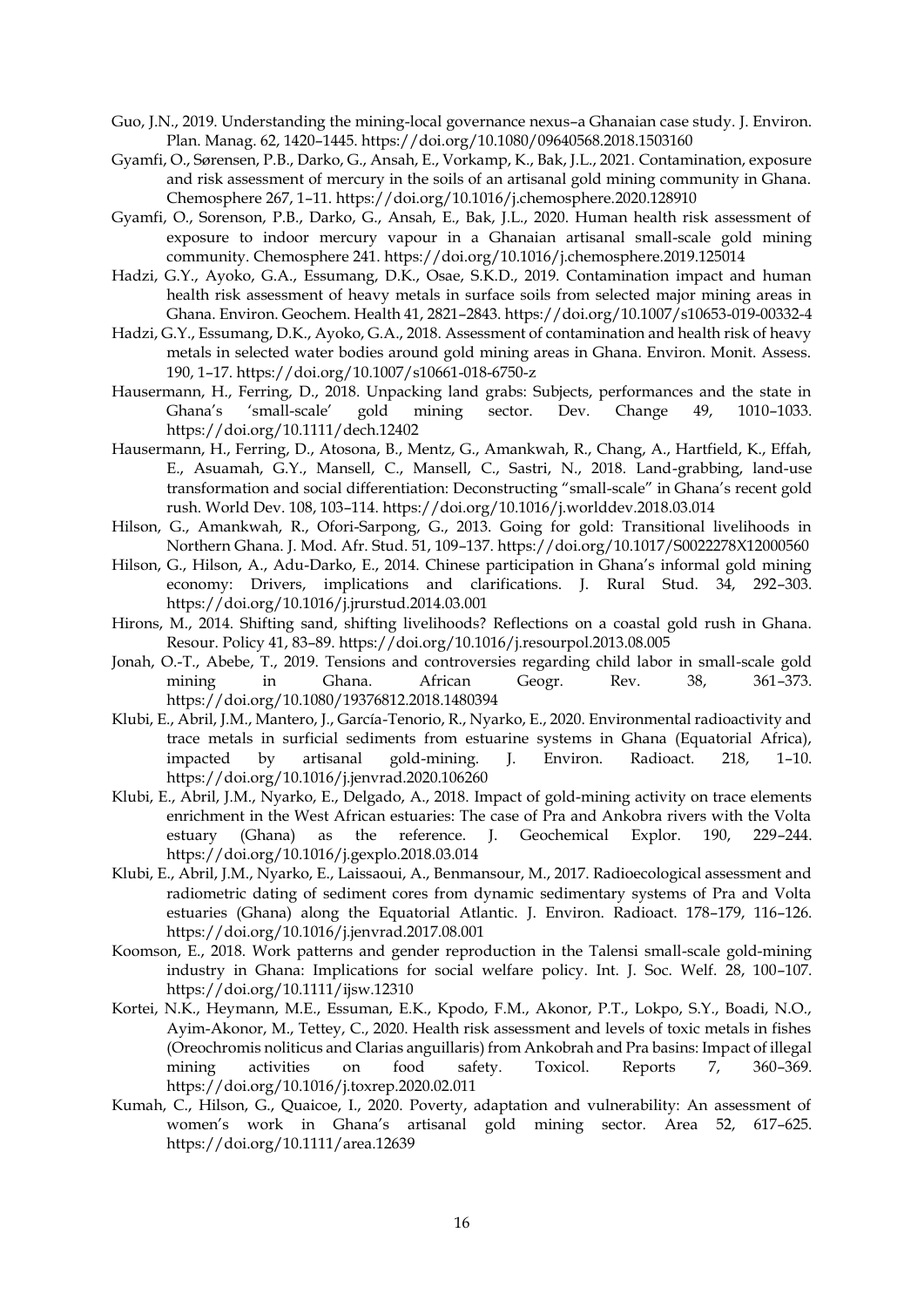- Kumah, D., Adum Nyarko, E., 2018. Gold mining and its effects through the lens of an archaeologist: Experiences from the Prestea area, South Western Ghana. West African J. Appl. Ecol. 26, 133– 148.
- Kwaansa-Ansah, E.E., Armah, E.K., Opoku, F., 2019. Assessment of total mercury in hair, urine and fingernails of small-scale gold miners in the Amansie West District, Ghana. J. Heal. Pollut. 21, 1–9. https://doi.org/10.5696/2156-9614-9.21.190306
- Kyerematen, R., Adu-Acheampong, S., Acquah-Lamptey, D., Anderson, R.S., 2020. Using Orthoptera and Hymenoptera indicator groups as evidence of degradation in a mining concession (Tarkwa gold mine) in Ghana. Int. J. Trop. Insect Sci. 40, 221–224. https://doi.org/10.1007/s42690-019- 00053-2
- Long, R., Renne, E., Robins, T., Wilson, M., Pelig-Ba, K., Rajaee, M., Yee, A., Koomson, E., Sharp, C., Lu, J., Lu, J., Basu, N., 2013. Water values in a Ghanaian small-scale gold mining community. Hum. Organ. 72, 199–210. https://doi.org/10.17730/humo.72.3.n060516488mwk236
- Mantey, J., Nyarko, K.B., Owusu-Nimo, F., Awua, K.A., Bempah, C.K., Amankwah, R.K., Akatu, W.E., Appiah-Effah, E., 2020. Influence of illegal artisanal small-scale gold mining operations (galamsey) on oil and grease (O/G) concentrations in three hotspot assemblies of Western Region, Ghana. Environ. Pollut. 263, 1–11. https://doi.org/10.1016/j.envpol.2020.114251
- Mensah, A.K., Marschner, B.S., S.M., S., Wang, J., Wang, S.L., Rinklebe, J., 2020. Arsenic contamination in abandoned and active gold mine spoils in Ghana: Geochemical fractionation, speciation, and assessment of the potential human health risk. Environ. Pollut. 261, 1–10. https://doi.org/10.1016/j.envpol.2020.114116
- Mensah, E.K., Afari, E., Wurapa, F., Sackey, S., Quainoo, A., Kenu, E., Nyarko, K.M., 2016. Exposure of small-scale gold miners in Prestea to mercury, Ghana, 2012. Pan Afr. Med. J. 25, 1–4. https://doi.org/10.11604/pamj.supp.2016.25.1.6171
- Mensah, M.K., Mensah-Darkwa, K., Drebenstedt, C., Annam, B.V., Armah, E.K., 2020. Occupational respirable mine dust and diesel particulate matter hazard assessment in an underground gold mine in Ghana. J. Heal. Pollut. 10, 1–9.
- Moher, D., Liberati, A., Tetzlaff, J., Altman, D.G., Altman, D., Antes, G., Atkins, D., Barbour, V., Barrowman, N., Berlin, J.A., Clark, J., Clarke, M., Cook, D., D'Amico, R., Deeks, J.J., Devereaux, P.J., Dickersin, K., Egger, M., Ernst, E., Gøtzsche, P.C., Grimshaw, J., Guyatt, G., Higgins, J., Ioannidis, J.P.A., Kleijnen, J., Lang, T., Magrini, N., McNamee, D., Moja, L., Mulrow, C., Napoli, M., Oxman, A., Pham, B., Rennie, D., Sampson, M., Schulz, K.F., Shekelle, P.G., Tovey, D., Tugwell, P., 2009. Preferred reporting items for systematic reviews and meta-analyses: The PRISMA statement. PLoS Med. 6, e1000097. https://doi.org/10.1371/journal.pmed.1000097
- Moomen, A.W., Dewan, A., 2016. Analysis of spatial interactions between the Shea industry and mining sector activities in the emerging north-west gold province of Ghana. Resour. Policy 48, 104– 111. https://doi.org/10.1016/j.resourpol.2016.03.001
- Nakua, E.K., Owusu-Dabo, E., Newton, S., Adofo, K., Otupiri, E., Donkor, P., Mock, C., 2019a. Occupational injury burden among gold miners in Ghana. Int. J. Inj. Contr. Saf. Promot. 26, 329–335. https://doi.org/10.1080/17457300.2018.1515232
- Nakua, E.K., Owusu-Dabo, E., Newton, S., Koranteng, A., Otupiri, E., Donkor, P., Mock, C., 2019b. Injury rate and risk factors among small-scale gold miners in Ghana. BMC Public Health 19, 1– 8. https://doi.org/10.1186/s12889-019-7560-0
- Nyame, F.K., Grant, J.A., 2014. The political economy of transitory mining in Ghana: Understanding the trajectories, triumphs, and tribulations of artisanal and small-scale operators. Extr. Ind. Soc. 1, 75–85. https://doi.org/10.1016/j.exis.2014.01.006
- Obiri, S., Mattah, P.A.D., Mattah, M.M., Armah, F.A., Osae, S., Adu-Kumi, S., Yeboah, P.O., 2016a. Assessing the environmental and socio-economic impacts of artisanal gold mining on the livelihoods of communities in the Tarkwa Nsuaem municipality in Ghana. Int. J. Environ. Res. Public Health 13, 1–15. https://doi.org/10.3390/ijerph13020160
- Obiri, S., Yeboah, P.O., Osae, S., Adu-kumi, S., Cobbina, S.J., Armah, F.A., Ason, B., Antwi, E., Quansah, R., 2016b. Human health risk assessment of artisanal miners exposed to toxic chemicals in water and sediments in the Prestea Huni Valley District of Ghana. Int. J. Environ. Researcj Public Heal. 13, 1–17. https://doi.org/10.3390/ijerph13010139